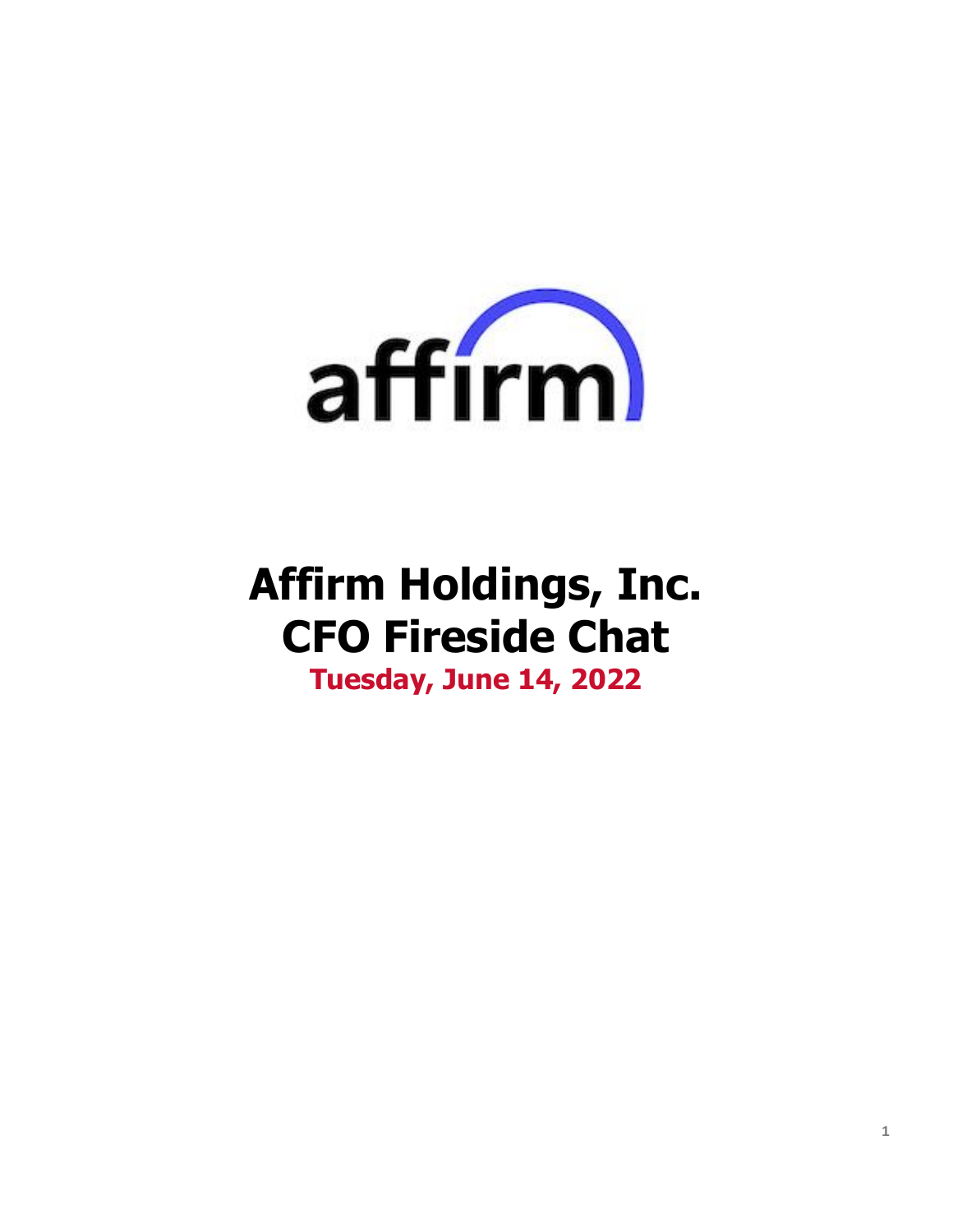# **Introduction**

# **Robert Henry Wildhack**

# Autonomous Research LLP

Good afternoon, everyone, and thanks for joining. My name is Rob Wildhack, and I cover Affirm for Autonomous Research. I'm very happy to have Michael Linford, Affirm, CFO, joining me for a conversation today.

Michael has been the company's CFO since 2018. So he's led the company through significant growth, the IPO process. In the last 1.5 years or so as a public company and the current market environment. Michael, it's great to be with you. Thanks for joining. I know you have some prepared remarks to kick us off. So why don't you go ahead?

# **Michael A. Linford**

# Chief Financial Officer

Thank you, and thanks for having me and hosting this event. I thought I would take a second for everybody and just remind our investor base, and in particular, our retail investor base through this channel, this event is for about what we're up to at Affirm.

Because you're right, the market has been quite volatile. And I think the forest is being lost just a little bit through the trees. So Affirm was founded a decade ago. And our mission has been the same since the day we were founded, and that's to build honest financial products that improve lives.

What we saw was a very broken system. A system where consumers were either overly constrained in their spending power and using debit or their only alternative was to go towards a product that we thought created a lot of consumer harm and misaligned incentives and that's the revolving credit card debt.

So, we saw a broken system and we decided to go fix it. The past 10 years of the company's journey has all been around bringing these honest financial products to solving the consumer harm created on revolving debt products, taking away things like late fees and deferred interest and revolving debt and replacing them with an honest and transparent way for consumers to get the things that they want and need.

So here at Affirm, we think that credit is a good thing. It makes commerce happen. The credit card model, though, is the thing that needs to be poked at and changed over time, and we're very excited to do that. And that's why you've seen so much growth in our space. You see the consumers are changing the way in which they behave and engage with credit products in a very fundamental way, and our growth over the past several years has benefited from that. And that trend will continue in any economic environment.

We think we're best positioned in order to capture that change in consumer behavior because we bring a full suite of products to consumers that allow them to pay for things over a very short period of time as short as 6 weeks or a very long period of time as long as 60 months. Our ability to create different products to serve different use cases in the end, positions us very well to be the winner of what we consider to be a very fundamental change in consumer behavior.

And we do all this by creating very attractive assets. So when we create a transaction, we're able to create a loan that has a lot of economic content. We call that our unit economics. And because we can create very profitable units as we scale, this business has very strong cash flow generation profile that we think will reward shareholders in the very long run.

Affirm has made considerable efforts to provide an accurate transcription. There may be material errors, omissions, or inaccuracies in the reporting of the substance of the conference call. This transcript is being made available for information purposes only.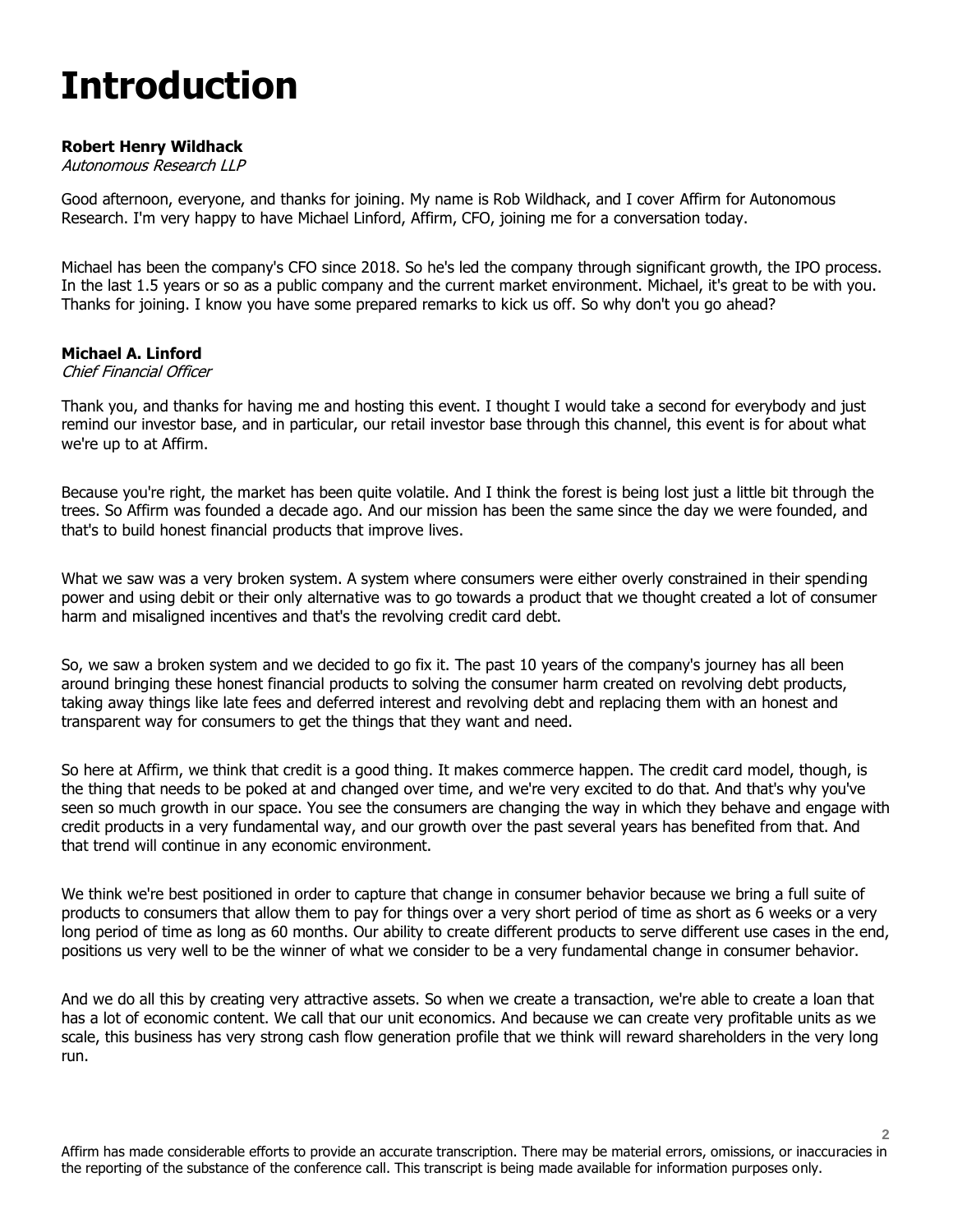So with that intro out of the way, I'm very pleased that we can provide a voice to our retail investors and answer their questions here today. So Rob, I'll turn it over to you.

# **Question and Answer**

#### **Robert Henry Wildhack**

Autonomous Research LLP

Yes, absolutely. And our first question does come from a retail investor via Say Technologies is from Andreas T., who asks, Apple announced that they will soon launch a BNPL service, the Apple Pay Later. As a result, Affirm stock took a hit and Andreas would like to know how the company plans to respond to that upcoming or incoming competition from Apple?

# **Michael A. Linford**

Chief Financial Officer

Yes. Thanks for the question, Andreas.

First take a step back. I think this product was rumored to be launched 1 year ago. I believe it was middle of the summer last year when this product was first rumored. I think what you saw at the announcement at the developer conference for Apple, was more detail, although we don't actually know yet exactly what it will look like. And so it's very early.

I don't want to speculate too much about what the product will be. That being said, we think a couple of things are really important. Going back to how I started the conversation. This endorsement of this novel payment method by one of the world's leading companies in Apple we think is just another data point on the inevitability of the shift away from traditional payment methods and towards products like ours.

And you can think of it as this product going mainstream or you can think of it as just another data point along this journey, reflecting the fundamental shift in consumer behavior. So, I think in that aspect, it's a good thing. It reinforces the idea that there's a very big TAM out here. I think for investors, they should view this as, wow, even Apple is validating this as a payment method and spending time to integrate into their wallet.

With respect to what it means for us specifically, there really isn't a lot of overlap with the planned implementation that we understand and what we do today. So, we integrate with some of the world's leading technology platforms and merchants from Amazon to Shopify to Walmart. And all those integrations are very specific and custom and not something that will be subject to a ton of competition for wallet-based BNPL offers.

We view this very similarly to other wallet-based BNPL offers that exist, whether that's with the likes of PayPal or even with some of the offers that some financial institutions provide on their cards. These are all really important features for consumers. And we're really excited that Apple has gone a step further and endorsed our no late fee approach. This is an approach that now Apple, Amazon and Shopify have all validated as being a critical part of this offering.

If you think about the player most likely to win on the integrated side in a no late-fee environment, I think we're really the only one. And we view our chances to continue to grow and build a very big business there to be quite strong. Stepping even a little bit further back, this market is going to be enormous.

The current estimates are BNPL was something on the order of 3% of U.S. e-commerce last year. We think that number

Affirm has made considerable efforts to provide an accurate transcription. There may be material errors, omissions, or inaccuracies in the reporting of the substance of the conference call. This transcript is being made available for information purposes only.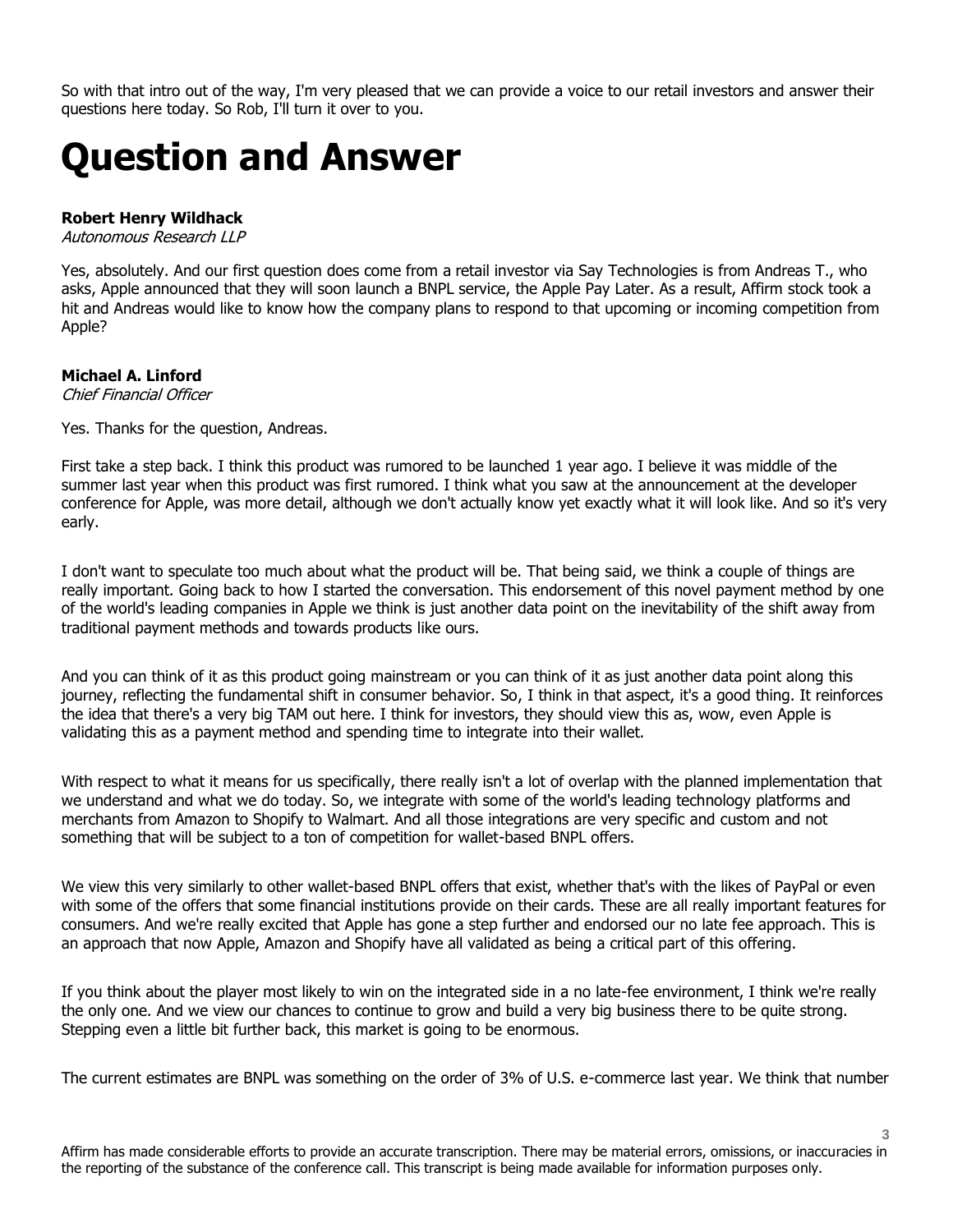over the next 3 years has a chance to triple. And the kind of growth that you're going to see in that market means there's not going to be 1 player and 1 winner. And just as we have been able to grow despite the launch of various competitive offerings, we feel really good about our competitive position and growth going forward and very happy about the validation, both on the no late fees and on the model itself that Apple brings to the market.

# **Robert Henry Wildhack**

#### Autonomous Research LLP

Right. And as I think about it, there are also some key differences between your offering and Apple's, those are both on the back end or the front end presentment side, however you want to call it. Can you talk a little bit about those differences and why they're important?

# **Michael A. Linford**

#### Chief Financial Officer

Yes. So first of all, our product offering today offers what we call Split Pay, which is similar to what we think Apple's first Pay later offering will be. And it's also similar to what AfterPay has out in the market. And that is dividing your purchase into 4 small bites. I think that's traditionally what people say BNPL, that's what they mean.

But our product obviously goes much broader. We also do monthly installments all the way out to 60 months. And so when we go to work with the merchant, we try to get very deeply integrated and we bring whatever products that we can to help grow their business in the best way possible while delighting consumers and giving them access to credit.

We have a product we call Adaptive Checkout that actually combines the magic of pay in 4 with the value of installments in terms of deciding and helping consumers see the right offers. And these kind of up funnel, as we call it, or product display page offer presentation are things that are unique to highly integrated relationships.

What we know is that the further down funnel you are, i.e., the culture of checkout you get the weaker the conversion impact for the merchant is and the weaker the credit selection is. Our ability to effectively market the right ways with our merchants is a function of our integration and we're really good technologists. And so we've invested a lot of energy over the past decade in building some very good and deep integrations that we think allows us to bring the full suite of products to bear that the kind of experience you get in a consumer feature in a wallet just can't match.

That being said, I don't want to underestimate the impact that the kind of consumer wallet like an Apple might have. It's a really important and critical consumer feature. We think about that as more of a consumer offering inside of the Apple Pay system as opposed to a merchant offering driving compelling conversion increases and average order value growth on their site.

# **Robert Henry Wildhack**

#### Autonomous Research LLP

Got it. And just to stick with competition a little more. As you look at the competitive landscape, how do you judge who's winning and who's losing? And how would you recommend that we as analysts or investors track or assess who the winners are?

# **Michael A. Linford**

Chief Financial Officer

Yes. I think the most important thing is to look at the results of the businesses that you can. Our growth rate is obviously very high. Last quarter, we posted near 97% growth on GMV taking out our largest partner, Peloton of the comparable. And that kind of growth is really unmatched amongst our competitive set.

Affirm has made considerable efforts to provide an accurate transcription. There may be material errors, omissions, or inaccuracies in the reporting of the substance of the conference call. This transcript is being made available for information purposes only.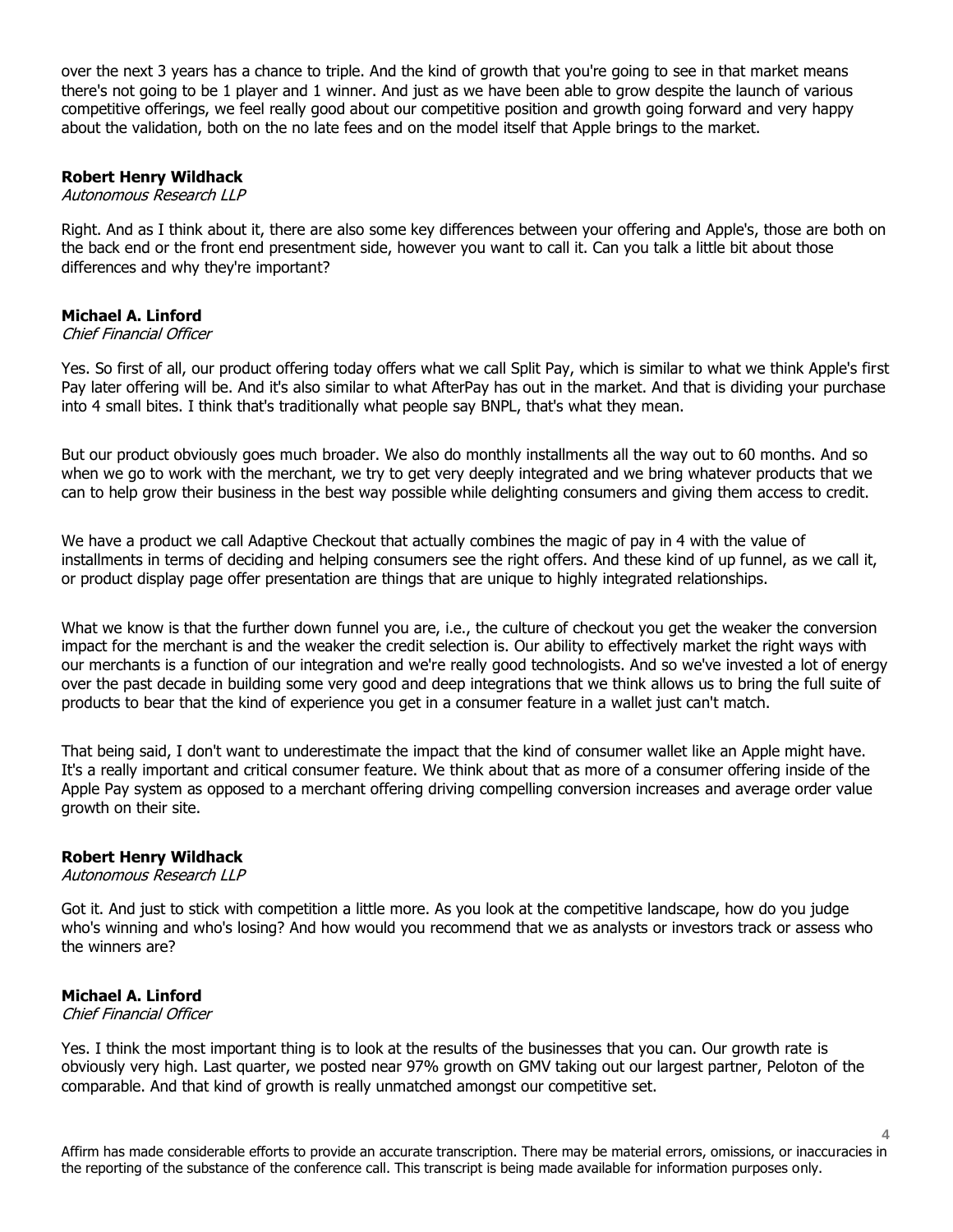And the reason for that is our superior technology, our underwriting and risk management capabilities as well as the distribution we've earned with our partners like Amazon and Shopify. I think you should first look at the results combined with who's best positioned when you're evaluating that.

I would steer clear of any of the data services. There are data services out there that look at some of the wrong measures to try to estimate. They've been wrong, I think, exactly 6 out of 6 quarters we've been public. And so I would steer clear of those sources. It's actually the case that I haven't seen any third-party data that accurately predicts market share. We have our own internal estimates and track it quite closely.

But I would look to things like the consumer frequency and GMV on the platform as a good indicator of the overall scale of the various networks. And then I would look at the unit economics. Because I think what you're going to see in the next 1.5 years, certainly as the market pivots out of this goldilocks condition of low rates, high growth and tons of liquidity is a real separation from those who can manage risk and manage the unit economics and those who can't.

And I think our ability to command industry-leading unit economics. Last quarter we printed 4.7% of GMV. Combined with that very strong growth that we're printing is just unmatched in any of our competitive set. What you're seeing is some competitors pull back on volume and some competitors continue to try to make up their profitability and negative unit economics. And we don't think either those 2 strategies work.

Thinking about looking at who's winning, look at who's growing fast, while still generating really good unit economics because that's what makes the business robust through any cycle.

# **Robert Henry Wildhack**

Autonomous Research LLP

Yes. And just to double click on that a little bit. You mentioned some peers have recently seen their growth slow or had to pull back. What do you think is driving the difference between trends at those firms versus the trends at Affirm where you guys have really just kept growing.

# **Michael A. Linford**

#### Chief Financial Officer

Yes. I've been picking on some of the people who like to short the stock recently in various investor forums because I think they want there to be a real flaw in our business model. They want there to not be an advantage that we have because they are a little uncredulous that you can come along and you can build a business that puts the consumer first, that doesn't take advantage of them, that creates aligned incentives across the merchant and consumer and still do it with really good unit economics. They want that to not be true.

Unfortunately for them, it is true. And I think the biggest difference for us is the approach that we've taken going back to the day we were founded. We think about underwriting as a very important thing to do on every transaction. We don't think about creating systems of carrots and sticks in terms of incentives and disincentives. We don't have late fees and reactivation fees and all the other things you might see some of our competitors do.

And because we don't have those things, we have to make a very honest decision at the moment we approve a transaction about whether or not that consumer will repay us. And we have 7 years or so of meaningful lending activity in the past 3 years, in particular, a ton of data on what the probability to repay is.

Affirm has made considerable efforts to provide an accurate transcription. There may be material errors, omissions, or inaccuracies in the reporting of the substance of the conference call. This transcript is being made available for information purposes only.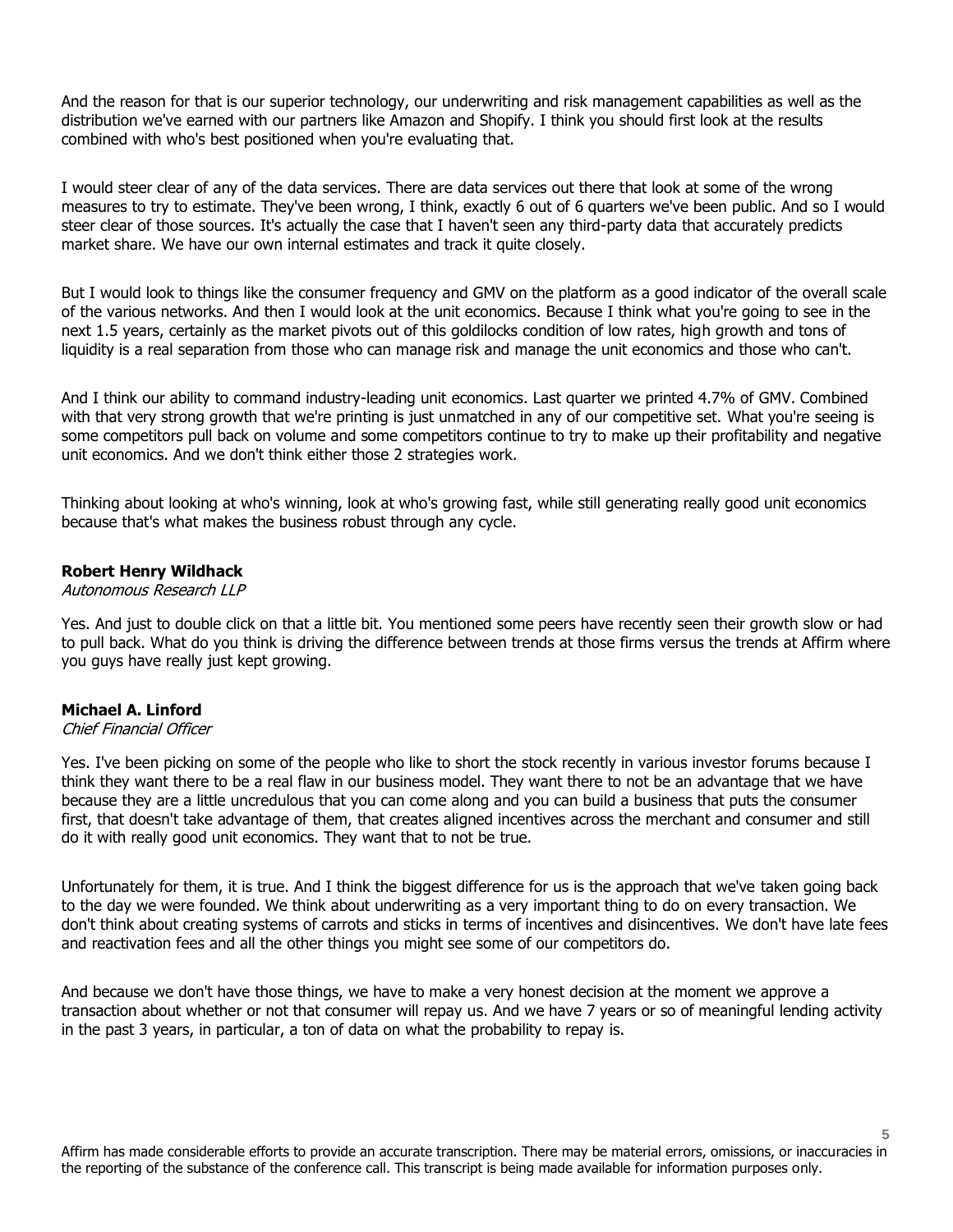We started sharing with investors a lot of additional disclosure and data around the performance of our models. There's a chart in our last investor presentation, I'd encourage everybody to take a look at. That shows what we call the steepness of the underwriting curve, and that's a lot of jargon. Let me try to explain that. What that means is we can estimate the losses on any given scored set of consumers.

All credit scoring really comes down to 1 basic idea, which we are trying to sort risk. And if the risk was flat, that is to say completely random and any consumer had the same risk as the next person then sorting doesn't really add a lot of value. And you don't really have much advantage. And if you want to try to manage credit risk, there's not a lot you can do.

I think a lot of our competitors have a very flat credit scoring because they don't do the same things that we do, and I'll come back to that in a second. But the thing that we do and see in our data is a very steep underwriting curve. And that means the kind of the least creditworthy consumer that we approve is the most lossy and the losses reduce substantially as you reduce the number of people that you approve.

And what that means for us is that we're able to pick the level of loss that we want, and we could be surgical and tactical about it and deliver outsized results. Our competitors are without those scales. They have to just use blunt force tools and substantially decrease the amount of risk that they take in order to manage the risk.

In other words, we can spot the least likely to repay better than anybody. Now how do we do that? Well, we do that by having one of the world's best data science teams taking on all the credit bureau data that we can and apply it towards really advanced models. And then we do that in the context of transaction level underwriting. So we're really good at underwriting with our data science and machine learning, and we have the secret advantage where we approve things at the point of sale on any given transaction.

And so the same consumer might present different credit risk depending upon the item that's being purchased or even the time of day that something is being purchased. So my favorite example to talk about -- and part because it's a little funny, but also because I think it shows you the value of thinking about transaction level underwriting.

We get to approve transactions, taking onboard all of that data that we have. One of the signals we look at is the time of day. And it turns out that people at 2:00 in the morning are higher credit risk than people at 2:00 in the afternoon. That doesn't drive outsized results because not a lot of applications happen at 2:00 in the morning. But when they're happening there, it's a higher risk transaction.

As a transaction level approver, we can be a little bit more careful about the credit that we extend in those times because it's very possible that consumer doesn't really understand at that moment what it is that they're taking on board. And that kind of signal is something that we can bring into our models in addition to enriching the data you see on the consumer with respect to their credit bureau file and all of the different obligations that they have.

And we've taken the view from day 1 that we're going to do that underwriting thing for all of our transactions. So we look at a Split Pay transaction that's kind of very short in duration, and we say it's a different risk profile, but still requires underwriting whereas the longer-term stuff, we, of course, underwrite very carefully and are very careful about the risk that we take there.

And this view that we have had, since day 1, has honestly created some friction vis-a-vis competition in the past. 1 year ago, when the only thing people were focused on was growing at all cost. It created a conversation with merchants where we had to explain to them that we were going to be more careful on credit. And that was a really important thing for us and that we were going to underwrite transactions.

Affirm has made considerable efforts to provide an accurate transcription. There may be material errors, omissions, or inaccuracies in the reporting of the substance of the conference call. This transcript is being made available for information purposes only.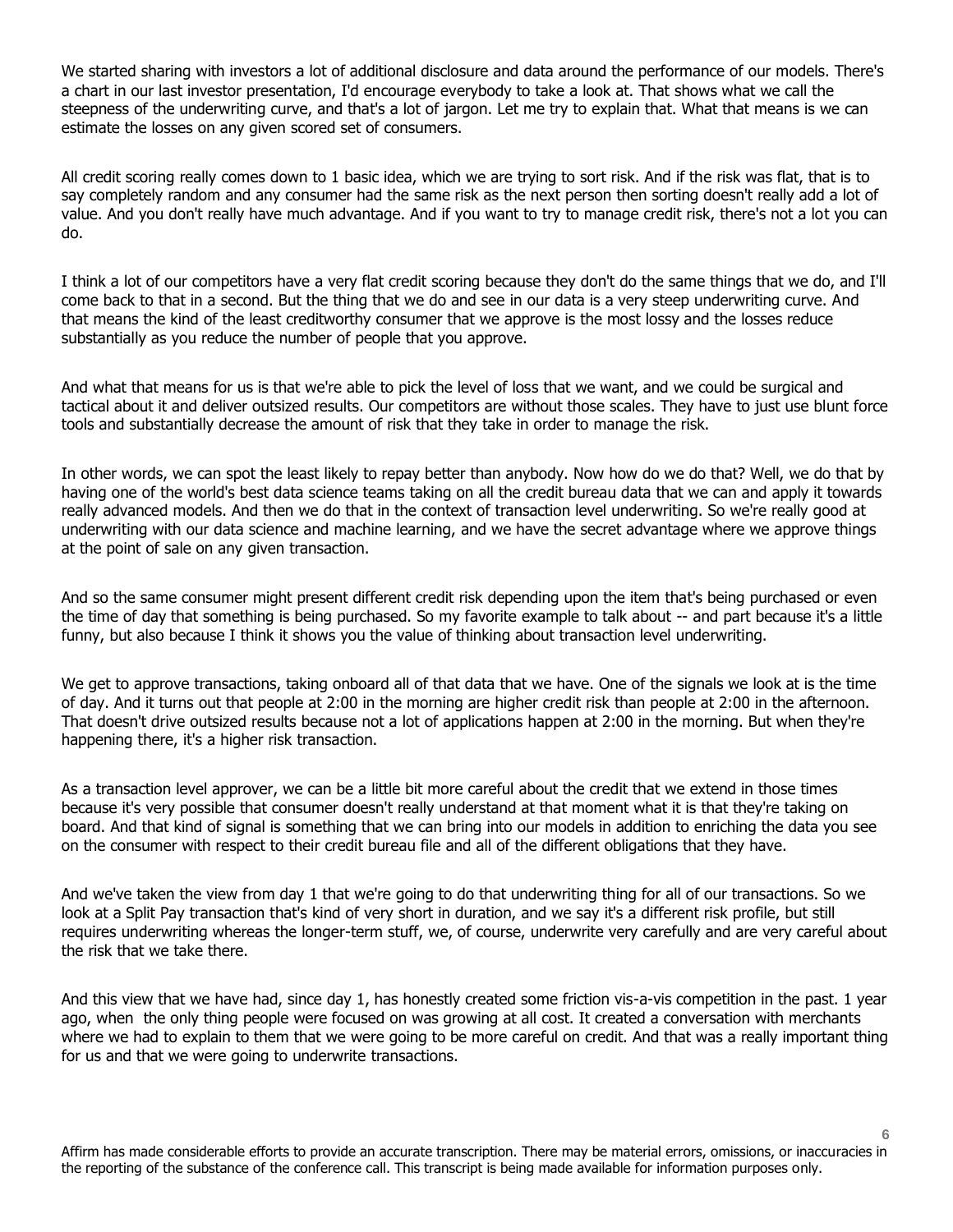Furthermore, we call these transactions loans. And these are all things that are anathema to some of our competitors. They don't want to think these are loans. They don't want to tell consumer, it's a loan. They don't want to do the underwriting process because that just sounds like work. And look, it is work.

We've said this before. I think it's a really important point, that complexity that we've chosen to take it on, the idea of underwriting every transaction. That's a moat. That is a thing that our competitors can't do. And you're seeing it play out right now. You're seeing our competitors have to be substantially lower growth than we are right now because we have done the hard thing and always have.

And so again, my apologies to those who like to short the stock. But the truth is that we actually have something that's very different, and we have these advantages that serve us quite well in any environment, but in particular, in the current environment of increasing macroeconomic stress.

# **Robert Henry Wildhack**

#### Autonomous Research LLP

Got it. That's really helpful. To change gears a little bit, your updated outlook to be adjusted operating income positive as we head into fiscal '24. It was well received by investors and some fintechs are prioritizing profitability by cutting costs, trimming investments, freezing hiring.

Well, you're actually continuing with all of those things, too. So can you talk about what's behind that? And can you also touch on cash flow, too, in addition to adjusted operating income?

# **Michael A. Linford**

#### Chief Financial Officer

Yes. Very good questions. So we announced at the end of -- on our earnings call that we would be profitable on a sustainable basis through the end of the next fiscal year. And we measure that profitability using adjusted operating income. It's really similar to an EBITDA type measure that you see a lot of other companies use.

We don't use that measure because obviously, the interest expense for our loans is a real important part. We would consider that to be a cost of providing any loans we would never exclude that. And so we think about it as our kind of GAAP operating income and then there are a series of adjustments we make mostly around stock-based compensation, amortization of some warrants that we gave a couple of key partners and then some D&A associated with capitalized software.

So we've committed to that number to be above 0 on a sustainable basis by the end of next fiscal year. For what it's worth, we were profitable on that basis in our fiscal Q3 and feel really good about our ability to continue to scale wisely. This is a really important point for investors to understand, and in particular, retail investors. Our unit economics are very strong. I mentioned before that last quarter, we made 4.7% of all our GMV inside of this measure we call revenue less transaction costs. That's kind of like the profit we have in our lending.

That number is really strong and robust, and we've committed to being within the 3% to 4% long term with that number. That generates a lot of positive margin in the business that we then reinvest in things like engineering, G&A and sales and marketing. The engineering investments, in particular, are one that the company is going to continue to be very aggressive on.

We have the opportunity of a lifetime ahead of us. The market is very big and growing very fast, and we want to be well positioned when we get through this economic cycle to be well ahead of the pack. We love the hand that we have right now, but we know that we have to keep the pressure on product development to maintain that lead. And if you

Affirm has made considerable efforts to provide an accurate transcription. There may be material errors, omissions, or inaccuracies in the reporting of the substance of the conference call. This transcript is being made available for information purposes only.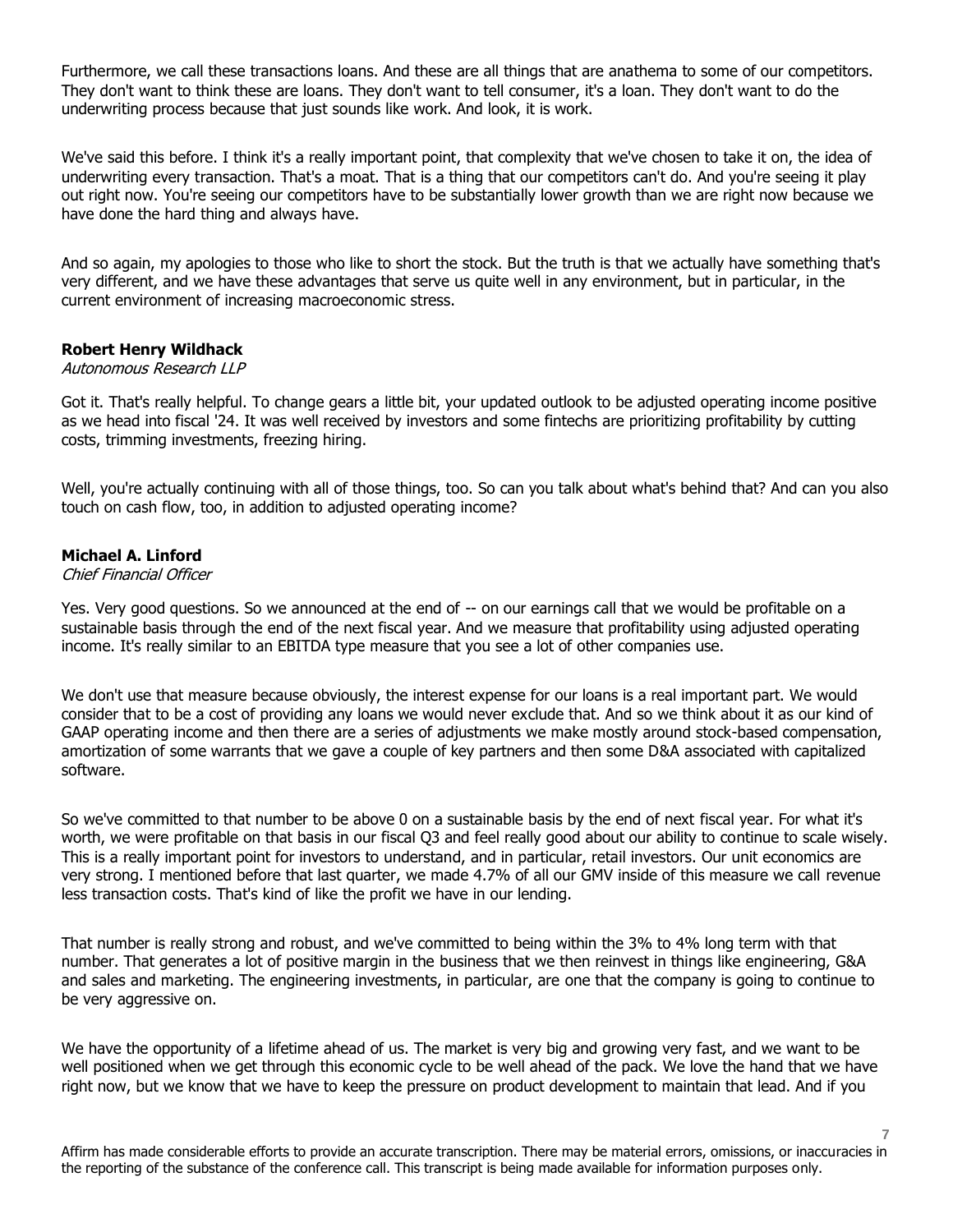think about the kind of pedigree we have in our company and being founded and run by Max Levchin, we're going to keep investing in technology.

The other lines that kind of variable margin gets deployed against are things like sales and marketing and G&A. And those are lines we expect to show real leverage, which is just CFO talk for, they're going to grow slower than the rate that we're growing the margin of the business.

And why is that? That's -- it's partially because the top line is growing as fast as it is. It's also because of the rate at which we added human beings to our business, human capital, was really fast last year. We more than doubled headcount over the past 18 months. That's not a sustainable act to do independent of the economics. It doesn't matter even what the P&L looks like. That's a lot of humans to add to the team.

We do expect that growth of headcount to moderate. But that is not to say we expect to reduce hiring or freeze hiring like our competitors are doing. We do have a lot of belief in the value of the business we're building, and we're going to keep hiring the team to go tackle that opportunity. We just are recognizing in our commitment here that we can't possibly grow that as fast as the top lines in the business are.

And then you mentioned cash flow. The reason we use our adjusted operating income measure is it's the best proxy for an operating cash flow measure with a couple of really big asterisks on it, that we have internally in how we operate the business. The big asterisks are that I mentioned before, the D&A line inside of the adjustments does have some cash flow in it.

And in other words, we have real cash out that is amortized and thinking about operating cash flow, it would be fair to add that back out or back that out. We would expect that to continue to be on a very similar order of magnitude that you've seen it in the prior periods. And of course, as my lawyers remind me, you should review all of our reconciliations to the appropriate GAAP measures posted on our IR website.

But what that means, Rob, with respect to when do we expect to be generating cash flow is think about that as slightly lagging that adjusted operating income measure with respect to true free cash flow, but not far off. We've talked a lot about the amount of "dry powder" that we have that enables us to be very aggressive in building our business right now.

The reason why we're so confident that's dry powder is because we don't think very much of that is really tied up in achieving cash flow positivity in the business. We think that that's something that's very close in.

#### **Robert Henry Wildhack**

Autonomous Research LLP

Can I infer that a slight lag there is within 12 months?

#### **Michael A. Linford**

Chief Financial Officer

I definitely don't want to make any additional commitments, but I would think about it more as a dollar than a time basis. In other words, the timing of getting to 0 isn't all that interesting because what we're not doing is trying to run this business to maximize the level of profitability. That's not the goal. The goal is to limit the amount of cash that we need between now and whenever that future date is so that we're not reliant upon any dilutive activity in order to grow the business.

Affirm has made considerable efforts to provide an accurate transcription. There may be material errors, omissions, or inaccuracies in the reporting of the substance of the conference call. This transcript is being made available for information purposes only.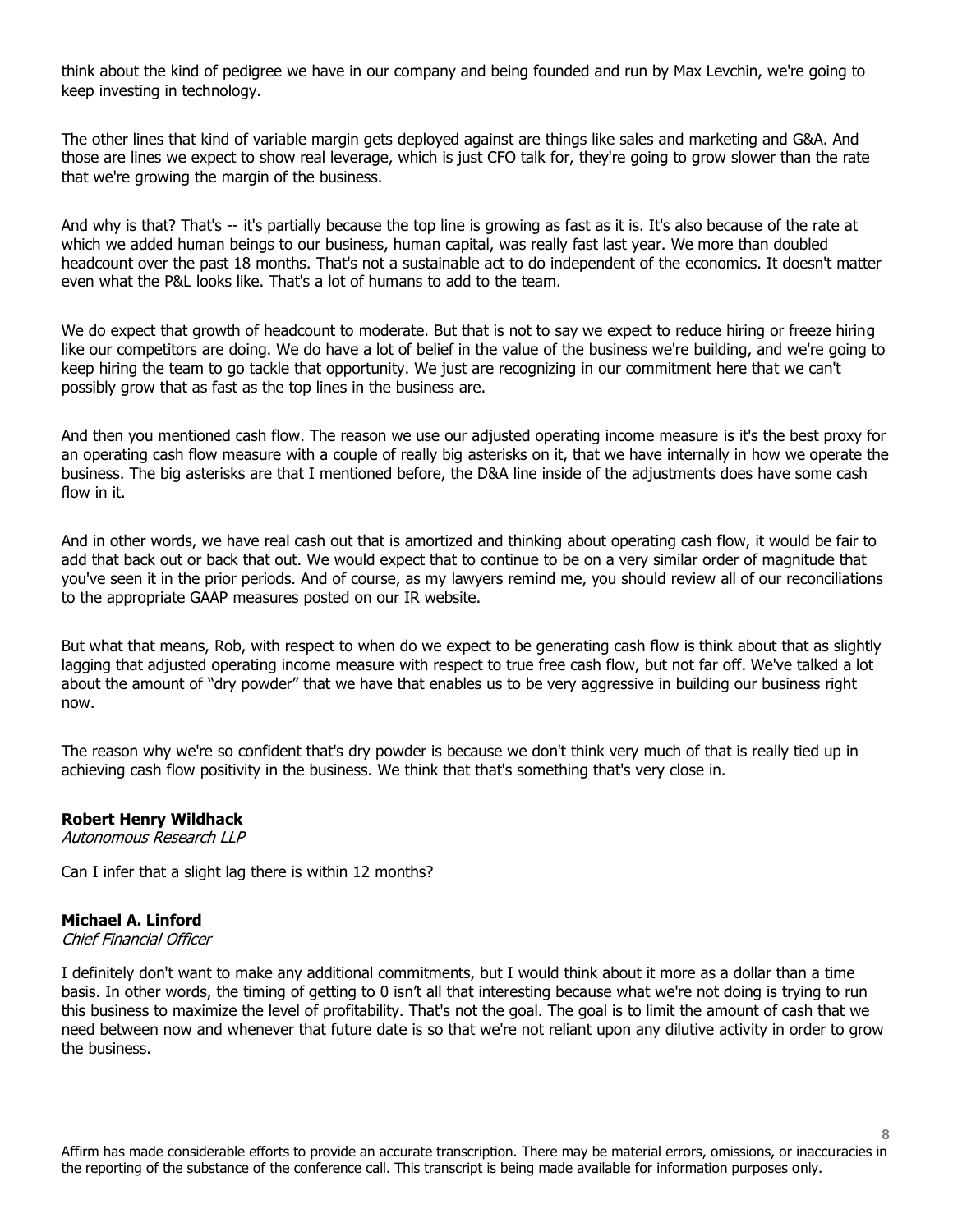And we don't feel like we need to be. We feel like we're so well capitalized right now, and we wanted the market to share in that confidence that we have.

# **Robert Henry Wildhack**

# Autonomous Research LLP

Got it. Got it. Another question that's come in from Nathan M. – the question is, with having merchant rate fees on top of the processing fee that deeply cut into company margins, do you see a race to the bottom occurring with these fees as competition heats up in the coming years in the BNPL space?

#### **Michael A. Linford**

Chief Financial Officer

It's a very good question. I would say in our first 12 months of being public, I got this question 17 different ways. We actually have a chart now that we include in our earnings supplement, which Marissa is posting for us here. And I would really encourage folks who are wondering about our ability to continue to demand high merchant fees to spend some time on this chart.

So, the top line on this chart is what we call our core 0% long-term loans. That is programs that extend 0% APR offers to consumers, 48-plus months, oftentimes well north of 24 months. That is a very different product, but obviously, as you can see, it's a substantially higher merchant fee. Well, it's a higher merchant fee because the product is different.

You then go down to the Split Pay line. The Split Pay line is, by far, the most competitive part of the BNPL market. When people talk about BNPL, they really are focusing on Split Pay. That's the product that Apple launched with, that's Afterpay's core product, and that's the product that we launched with Shop Pay installments. It's a very important part of our total business, but it's only 1 part.

And one of the ways that we're very different in our business is we have lots of different business lines. But you're never trading off that product with a longer term 0 or an interest-bearing level. And if you see that line is actually going up and to the right over the past several quarters, if you see that small dip in fiscal Q1 2022, that's a function of a promotion we ran with Shopify as we launched the product.

So I'd like to smooth it out, and I'm looking at this chart. And we're printing really robust Split Pay MDRs. And that is something that we've done despite the peak competition. The competition was extremely high last summer when the public equity markets were rewarding any and all of these business models in a really attractive way. Since then, you've seen people really come down quite a bit.

And we think that as folks get more risk off and more careful, the competition will moderate a little bit. But, that being said, you have the future threats of other wallet providers coming in and attempting to compete with us. But we like our position here. We think that because of the nature of the distribution that we picked and because of the merchants that we're serving, which tend to be tail merchants, these are much smaller merchants, we've been able to sustain differentiated merchant discount rates.

So we feel good about our ability to do that in the past. We feel very good about our ability to do that in the future. And that's because our product is different and does something that is really important to these merchants. The other thing, just for what it's worth, the unit economics that we've talked about the 4.7% actually gives us quite a bit of room to be thoughtful around investing in key merchant relationships.

I think in the current macroeconomic environment, that's not really a topic for discussion on many people's minds. But if you think about competition continuing to be pretty intense, we feel like we have, if anything, the ability to be

Affirm has made considerable efforts to provide an accurate transcription. There may be material errors, omissions, or inaccuracies in the reporting of the substance of the conference call. This transcript is being made available for information purposes only.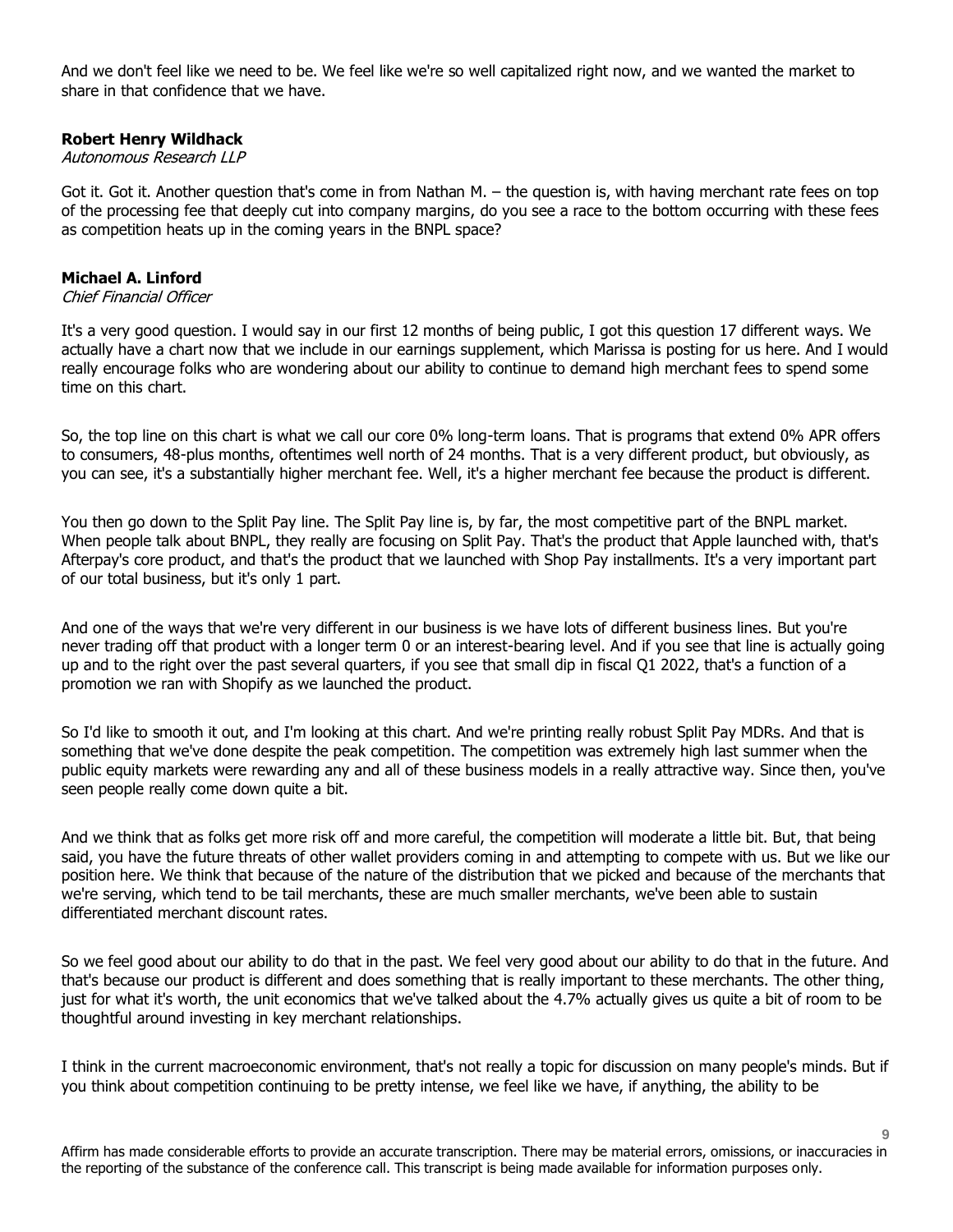thoughtful about where we invest that. Honestly, the coverage right now is more about how and when merchant fees are going to end up going up in light of the current macroeconomic environment. So, we feel very good about it and feel good about this in any environment. Maybe one last final point. We actually have a real-life example of the value of our product, which was what happened in the early days of COVID.

Because I think there's a question behind Nathan's question, which is are you going to end up really hurting merchants when they need cash flow the most? And what's interesting, we lived this during COVID is the opposite was true. Merchants' willingness to pay goes up when they need cash flow because of the nature of the incrementality of the transactions we drive. That's not a piece of leverage that we particularly like to use but we know that our product is extremely valuable and merchants will pay us more in times when they're stressed.

# **Robert Henry Wildhack**

#### Autonomous Research LLP

Got it. Let's talk a little bit more about some of your key merchants and start with Amazon. If you could just start by level setting for us how that partnership is progressing? And then I also want to ask, with 7, 8 more months of exclusivity, how should we think about your expanding that relationship in terms of products against that timeline for when your partnership or your exclusivity, I mean, ends in -- what was that? February?

# **Michael A. Linford**

#### Chief Financial Officer

Yes, it ends at the end of the holiday season next year. I think let me step back a second, though. The relationship with Amazon is really quite strong. We have a partner who's invested in our growth and will benefit from our growth. Who knows that we're delivering a differentiated consumer experience and really values it and has come to the table with us and truly been good partners around how can we grow your business, how can we grow what we're doing here for consumers.

So they're aligned with us, and they're working great right alongside us. The product that we launched with Amazon and the weeks leading up to Black Friday was our interest-bearing product. That product puts most of the economics onto the consumer. And that is, indeed, something that we will continue to scale at Amazon and are happy to do so.

We maintain a very high level of customer satisfaction for consumers on Amazon.com, and that's an important thing for us. But it's also, as you alluded to, it's just kind of the surface. And so you've begun to see us experiment and roll out 0% offers, both those that are funded by us and by manufacturers out of the program. And you're going to see us continue to roll out those additional products, but not because we're up against some clock on exclusivity.

I do appreciate the question, but I think it's a bit misplaced because if we're relying on exclusivity for us to deliver results, we're probably going to lose in the end. And our mindset and mantra is to go fast because there's lots of consumers' lives who we can impact and lots of benefit we can deliver to Amazon, much less so because we feel like there's a clock out there at the end of which all sorts of things are going to happen.

And this has been the case for really all of our relationships. Last month, we also announced that we extended our Shopify relationship for another 3 years and that was well ahead of the actual expiration of the agreement we have with Shopify. And again, I think a lot of folks were incredulous as to "how did that happen?"

I think a lot of folks just don't like the truth, which is our relationship with these partners are really good and we do something that's different. It's good for the consumers involved and good for the merchants. And as a result, these folks come back to us and want to extend and keep investing and scaling those partnerships. So we feel really good about it. We don't feel like we're up against the clock in particular.

Affirm has made considerable efforts to provide an accurate transcription. There may be material errors, omissions, or inaccuracies in the reporting of the substance of the conference call. This transcript is being made available for information purposes only.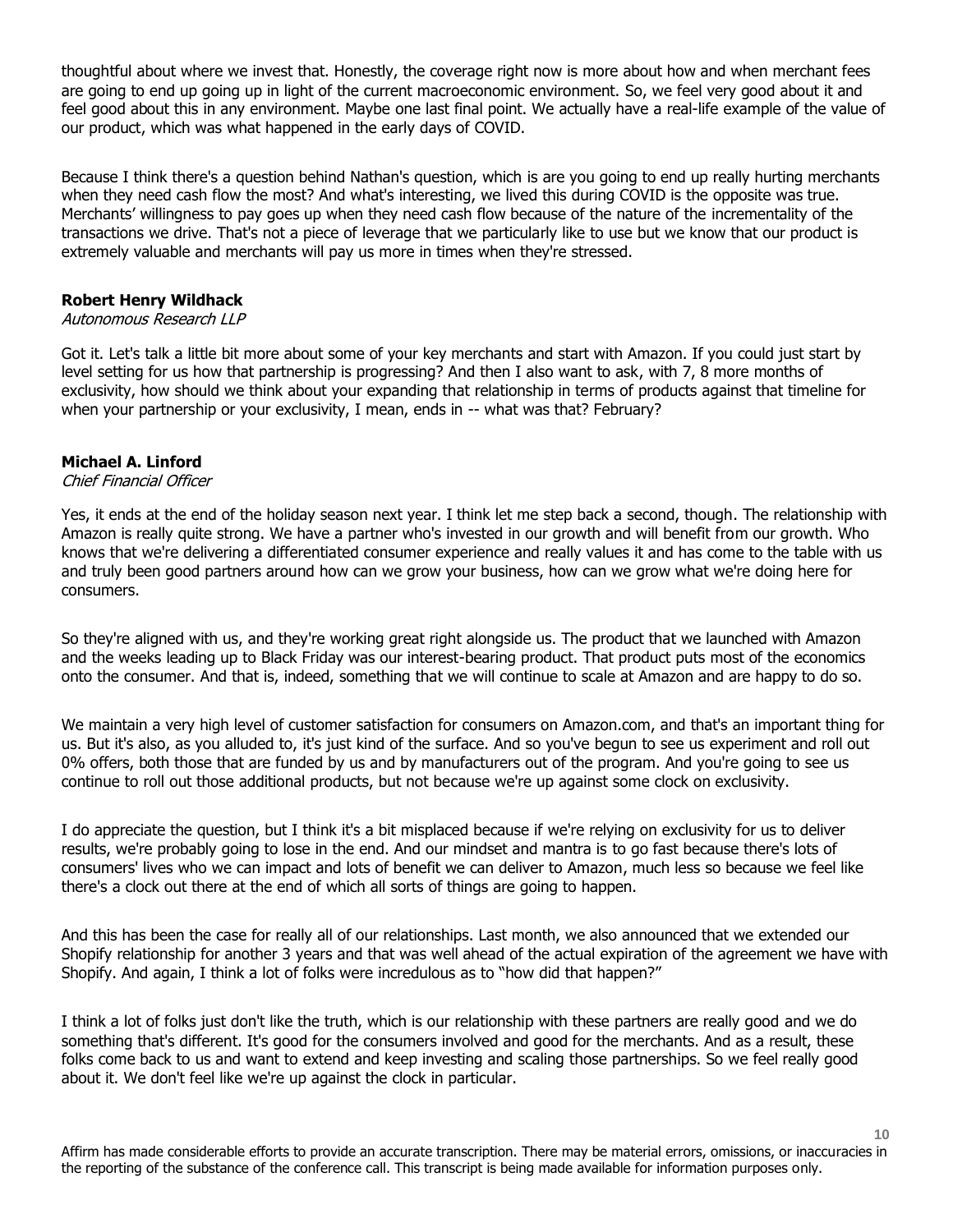We feel like our opportunity is right in front of us, and we're going to pursue it pretty vigorously. I would encourage everybody to keep checking in on the offers they could see on Amazon, especially through the summer where we have a lot of -- a lot of awesome work going on with Amazon.

# **Robert Henry Wildhack**

Autonomous Research LLP

Yes. And did you say that those 0% offers are live today?

#### **Michael A. Linford**

#### Chief Financial Officer

There are 0% offers live today on Amazon.com. I'd be careful, don't run as Max likes to say, put your spreadsheet down for a second. This is not something that we feel like it's ready to scale yet into being something that's very large. But what we're doing is learning. The opportunity at Amazon is so large, given just the breadth of products that they help sell as well as the number of consumers who touch it.

And so we're very interested to learn what works and what works for the consumer, what works for the category managers, what works for the brands who sell on Amazon. And right now, we're in that learning mode. But I'd like to remind people that we are not even a year into the launch of Shopify and we're certainly a lot less of the year into the launch of Amazon. So we're in the very, very early innings.

And so the opportunity, as we see it, is just very large in scaling these couple of marquee tenants. In addition to scaling our longer-lived partners like Walmart, who continue to have real growthful businesses that we can do great things with. And again, I think the success, whether it's the Shopify program or the Amazon program or Walmart program really relates to just how different we are and how we go about things in a different way that honestly, I don't think any of our competitors, or really any other company out there can replicate.

# **Robert Henry Wildhack**

#### Autonomous Research LLP

Yes. And you've commented a bit on the economics of Shop Pay, Shop Pay installments. I'm wondering how the economics will look on the additional longer-term products that you're in the process of rolling out with Shopify?

# **Michael A. Linford**

# Chief Financial Officer

Yes. We really do like our unit economics, so we talk about them a lot. And we think that a lot of folks mistake that to be a measure of our view of, I don't know, profit or something like that. But for us, it's a risk management thing. It's like we need to have strong unit economics that allow us to navigate these uncertain times.

And that is definitely the case for our longer-term program at Shopify as well. The one benefit that we have at approaching the conversations with Shopify in these expanded deals is they really do care about us as a partner, they're shareholders of the business and they want us to be successful.

We're able to find a true, mutually beneficial agreement where we can make the unit economics that we need to make to sustainably deliver and grow strong unit economics, as well as something that allows them to grow their business.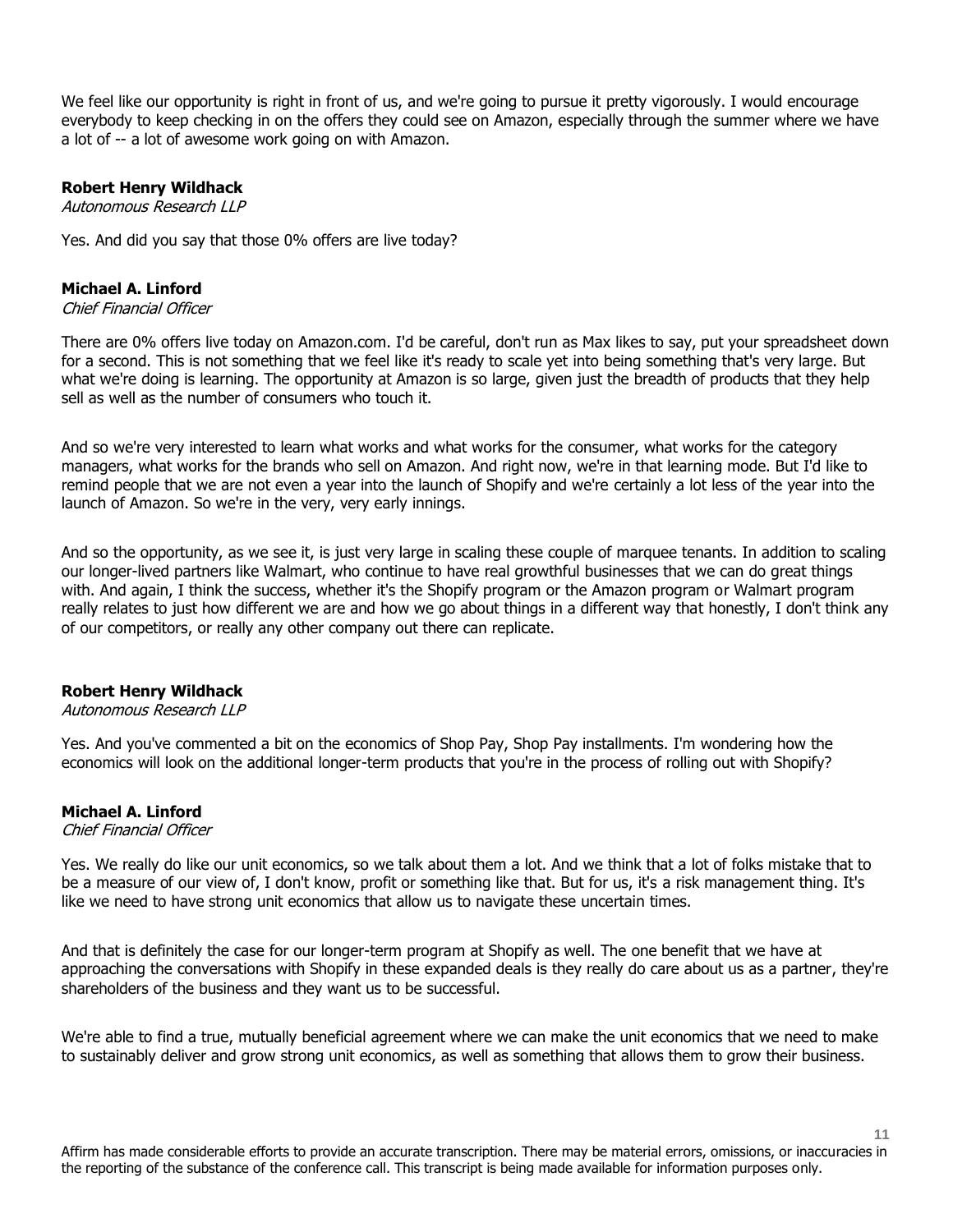The truth is, when you're working on these products that have a substantially higher merchant discount rate than just traditional credit card interchange. The pie is bigger, and we're able to create, we think, really good economics for all involved, while delivering compelling merchant experiences and impact to the merchant businesses and, of course, protecting the consumer from toxic financial products.

# **Robert Henry Wildhack**

#### Autonomous Research LLP

Understood. Our next question comes from a retail investor who asks: "the Debit+ card quite possibly could generate larger popularity than Affirm as it's used through online retailers. How do you plan to ensure that it gains substantial adoption? Are there any plans to add rewards to Affirm debit+ or Affirm payments to incentivize consumers and eliminate any reason for a consumer to use a credit card over Affirm?"

# **Michael A. Linford**

#### Chief Financial Officer

I love the question because I agree. I think the best piece of mid- to long-term upside could very well be the Debit+ card and what it could mean for people's lives. Today, our product works online and offline, but mostly online, and we deliver these really great experiences that are low friction, very quick and instantaneous approvals that drive outsized results for the merchants in the e-comm context.

And we're okay offline. We have solutions that work, and it's not an immaterial part of our business, but it doesn't have the magic that the online experience has. If you think about it, 70%+ of commerce is still being conducted offline. And the reality is until the industry, until Affirm figures out a way to create a really great offline experience, we're not going to move the needle there. We have plenty of growth to do online too.

But in the offline context, this is just such a huge opportunity for us. And we really think about it today as the best way to repeat on Affirm. So, we're going to think about rolling out the product carefully and thoughtfully, extending the card to our best repeat users. What that means is these are folks who know Affirm, they know our value proposition, and we know them. We know the kind of risk that we're taking with that consumer and we're going to start there.

And that may not mean we'll post gaudy stats on the number of users in the first couple of quarters as we launch the card, but it will mean that we'll be very careful. For better or worse, that's how Affirm runs as a business. We are very careful and thoughtful about the risk that we take. We're going to the same thing here.

Now that being said, I can't think of a bigger upside here as we get cards into the hands of millions of users. The data that we have today suggests that this card starts to work its way to be top of wallet for many of our users. And when we say that, what that means is this becomes the preferred way for them to pay, whether that's a cup of coffee or the groceries or even larger considered purchases.

And the reason for that is we've removed the decision point that a consumer oftentimes has to go through around picking a payment tender tied to the financial product. I'd like to include a brief anecdote, if you allow it where I was talking to a consumer who was trying to buy his son a bike.

And for those of you who tried to buy a bike for a child in the past really 12, 18 months, it's been hard, inventory is really tight, inflation is hitting bike manufacturers like it is everybody else, where prices have gotten up. This consumer told me that they were just going to "use their credit card to buy the bike and pay for it over time."

As you can imagine, this is a consumer I actually know, it offended me to my core, and I quickly explain to them that you're making a big mistake, your son can get the bike and you don't have to actually fall into that bad financial

Affirm has made considerable efforts to provide an accurate transcription. There may be material errors, omissions, or inaccuracies in the reporting of the substance of the conference call. This transcript is being made available for information purposes only.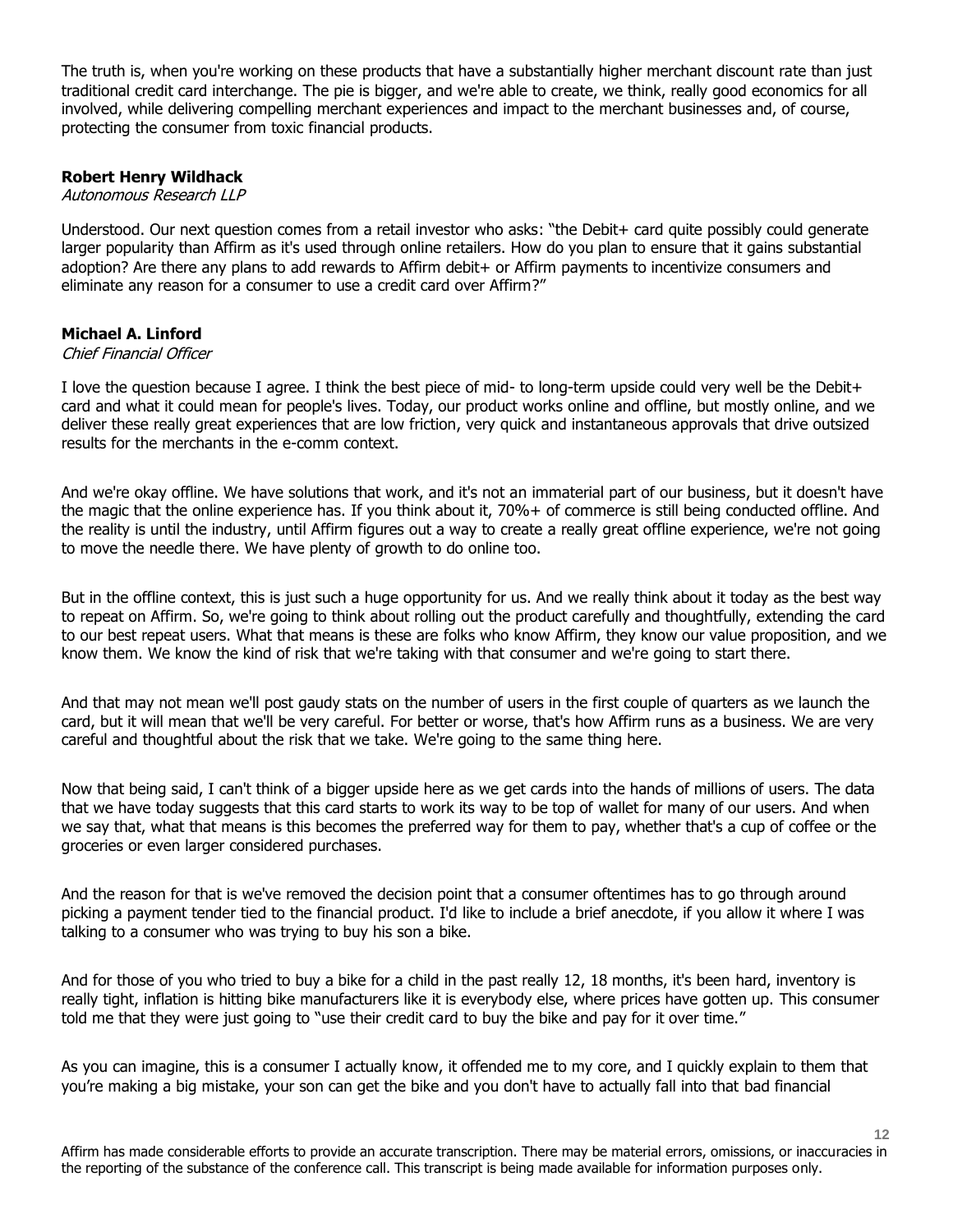product. But that kind of motion or decision calculus that consumer was using is very common. I use my debit card for things that I pay for now, and I pull out a different piece of plastic, and that's the thing that extends my purchasing power and allows me to afford things that don't fit into my monthly cash flow. We're trying to bust that up.

Max calls it the unbundling of the credit card. I think what we're really about is telling the consumer just take the debit card and credit card and put them both in a different part of your wallet and just pull out your Debit+ card, and use that instead. And we extend to you the ability to pay for things over time for your larger consumer purchases. And for your normal everyday spend, we can settle with your bank. And there's no float, there's no need for you to borrow for that. You borrow for the things you need to think about in a bigger sense.

This sort of like deconstruction of the credit-debit system is something that we're really excited to get in the hands of a lot of consumers. And for the consumers who are using today, we see many of them beginning to show this kind of behavior. Max has talked about the frequency of use being really high, and that's a really good indicator that this card is becoming top of wallet. And so, we have a lot of excitement around that opportunity.

It's very early, and you're going to see us be very thoughtful about the kinds of risks that we take. But I think about upside here at Affirm in the next 3 to 5 years, this is easily one of the things that all of us on the management team are most excited about, and I certainly am an active user. And I can't wait to talk to everybody who's got their Affirm card. I still haven't seen one in the wild yet. One of my favorite things to do is to really look at and study consumer behavior and you'll see folks using their bank debit card at grocery stores I can't wait for the day I see them pull out the Affirm debit card.

I think it's on the horizon real soon and can't wait. With respect to additional features on the card, the questions are things like cash back and other rewards, it's too early for us to be declarative. I would just leave you with, it's definitely our goal to make this card, your best piece of plastic and the 1 card you pull out, and we can bring all sorts of really compelling value to the consumer when they do that.

# **Robert Henry Wildhack**

#### Autonomous Research LLP

Got it. I'd like to switch over to the funding side of the business. Can you just start off by walking us through your different funding sources. And maybe more importantly, how you're thinking about each today given higher interest rates, wider spreads, everything that we're seeing in the market right now.

#### **Michael A. Linford**

#### Chief Financial Officer

Yes, it's a really good and timely question. And I think this past couple of days of macroeconomic news and volatility is just another data point in the fact that this is a very challenging time in that market. And we don't expect that to abate in the near term. I think the challenges ahead for the economy are real, and they've talked about and written about in a much more intelligent ways than I can in other places, but we're very aware and mindful of that. And we've thought about building our capital program to not be reliant on any one channel, any one partner, any one kind of partner.

And what you've seen us do is really try to diversify the types of counterparties, the types of funding models in our business, and you're going to keep seeing us do that. We've added a lot of capacity over this past year. We announced or discussed on our earnings call in May that at the time, I think we had \$10.1 billion in funding capacity.

And what's important to think about is that amount of funding capacity funds at least twice as much GMV in our business because of the duration of our asset is really short. And so \$10 billion might fund \$20 billion in GMV or \$25 billion depending upon the asset mix and I'm speaking intentionally round numbers here.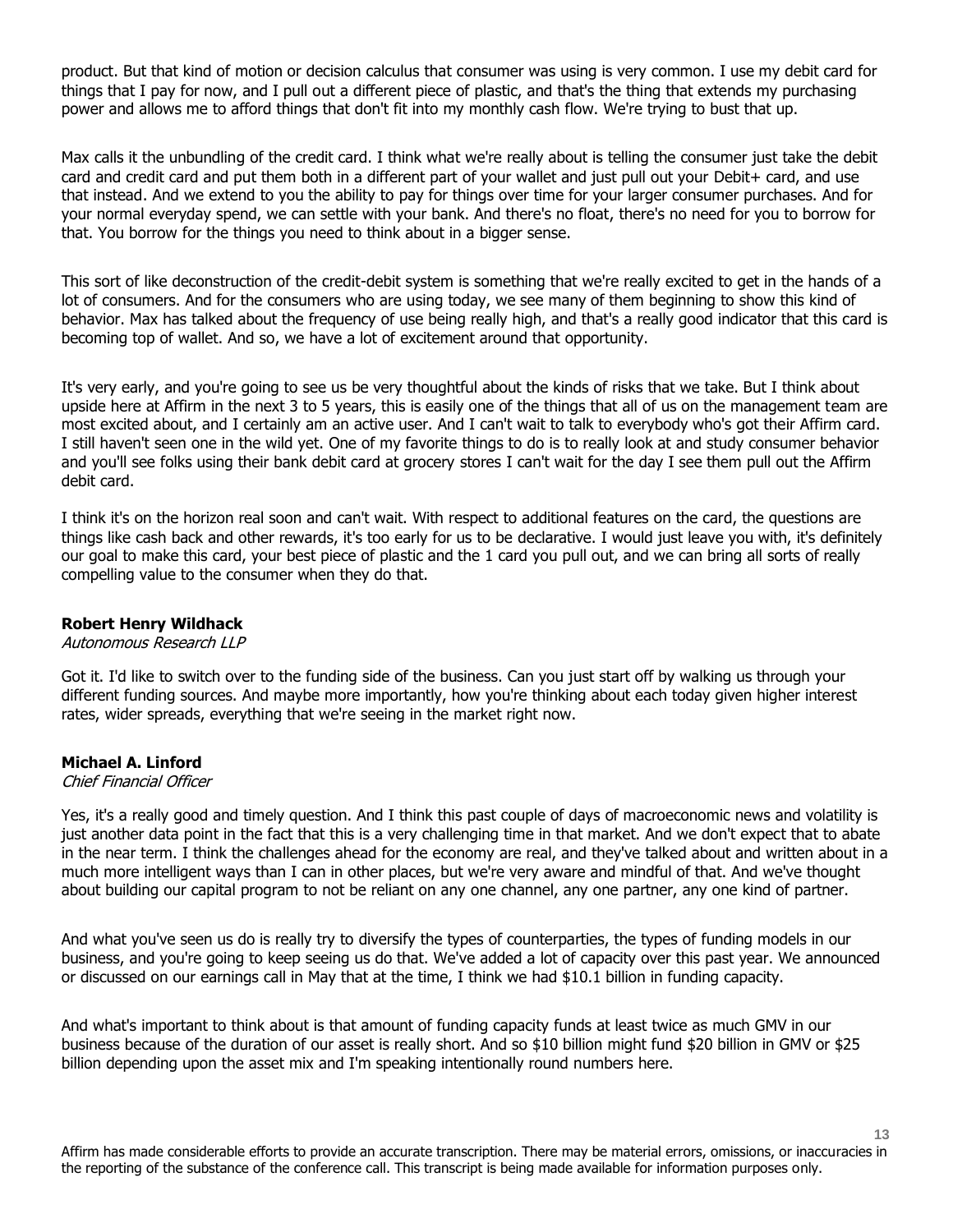But our approach in how we built the funding program is to create that durability and scalability. It's never been about trying to optimize the last penny. And as a result, you see us show up with the body language of just like shrugging off a lot of this market. I think even in calendar Q1, our fiscal Q3, you saw hyperinflation, you saw the Fed beginning to act, and we posted some of our best unit economics with real leverage on our funding cost line. And that is counterintuitive to most folks until you really understand how the business is funded.

So we fund the business with 3 main channels today. We have our on balance sheet, warehouse financing. These are relatively low utilization facilities, but they're also pretty expensive. And that is the 1 piece of our funding that really does have true floating rate exposure.

And therefore, we don't really rely on it to fund the business for loans through maturity. It's there as we call a shock absorber. As the market hits any pothole in the road, we don't have to feel the bump, but also as a way to just manage the cash flow of the business to make sure we can put assets there until we can fund them into 1 of the other 2 vehicles, which happens a few times a week.

And the other 2 vehicles are our securitization program, where we're very active issuers in the ABS securitization world. And in our forward flow side, where we have counterparties who commit to buying whole loans. All of those funding models are committed capital. And we don't have a lot of acute expirations of that commitment. So we just onboarded a new capital partner in May. We announced it on the call, which was about \$0.5 billion in capacity from a Midwest insurance company.

And I won't speak to that deal specifically, but let me just talk about the kinds of deals that we do with forward flow partners as a way to shed some light on why we don't have the same short-term rate exposure that I think people think we do. We generally think about, call it, 18 or 24 months in duration for these forward flow facilities.

And so the capital we onboarded in May; may fund us all the way through May 2024, which creates a lot of runway. And so we go off and we negotiate with counterparties, these pools of commitments and capital. And then when we're making an origination decision, we know where that asset is going to go.

That is a fundamentally different business model than some other nonbank lenders who originate assets and then attempt to place them and then are forced to put them on their balance sheet, for example. That's not how we like to run the business. We have to make sure we have pools of capital that we've worked with to create and then go originate assets to and place them into those pools.

My capital team, who's the best in the industry, they are out creating new pools of capital for us all the time. And our securitization activity is actually very similar to that. We have 2 types of securitizations the bulk of which the bigger part of which are revolving securitizations. And those function very similar to how that forward flow commitment works in the sense that you create 18 or 24 months of capacity.

And when you're making originations, you know there's a home for them. It's kind of fixed or committed capital. And the pricing on those deals tends to be fixed, too. There's a few of our deals that have episodic pricing renewals. Some as frequently as months, some twice a year and some have no pricing renewals at all.

But as a result, there's not a lot of short-term rate exposure to the business. We have a lot of certainty in the next 6 to 12 months on where things would be. That gives us the ability to be very confident in originating assets into these funding models with really a pretty high degree of confidence on how those will cost, which is part of the reason we posted such strong leverage on funding cost last quarter is you're really seeing a funding liabilities mix that was built over the past 18 months. It wasn't built in the quarter. We just don't build the capacity we need in the quarter, we're building for the future at all times.

Affirm has made considerable efforts to provide an accurate transcription. There may be material errors, omissions, or inaccuracies in the reporting of the substance of the conference call. This transcript is being made available for information purposes only.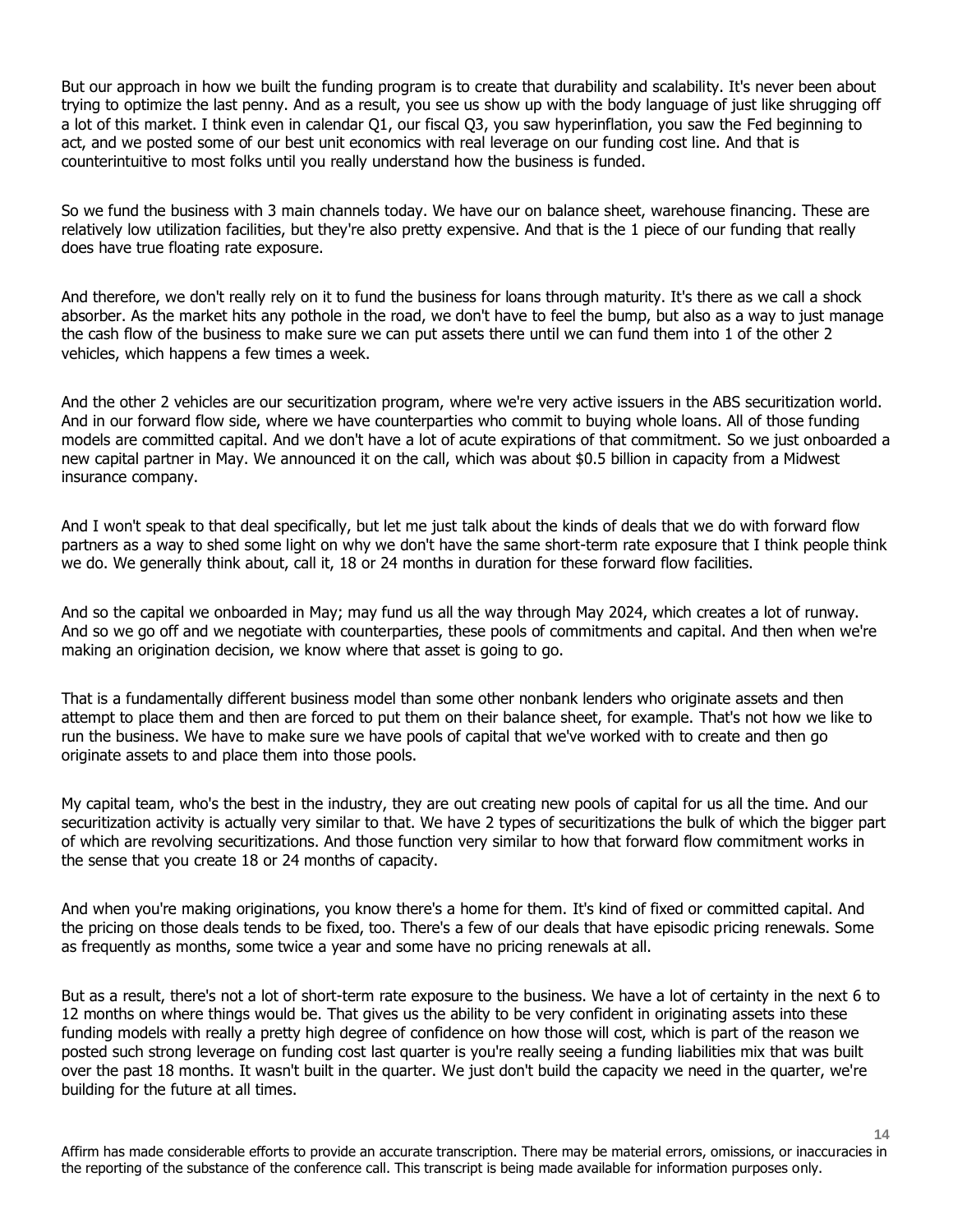And so as a result, there's a lot less short-term exposure despite the fact that the market coming back to it is quite volatile. And as you can tell, we've thought about this a lot, and we're trying to build a program that allows us to navigate in these pretty uncertain times and still grow the business. The linchpin to all of that, the reason why this works is because we're very careful on protecting the profit in the loan. We call that our unit economics.

That is the amount of margin in loan or profit in loan or whatever you want to call it. That's how much economic value there is every time we help a loan get originated on our platform. If that remains high, our ability to monetize that asset is, we think, never going to be in doubt. And if that ever deteriorates forever originating loans that don't have an economic content, don't have that yield or margin in it, we would find ourselves not being able to fund the business.

And so because of that, you see us not mess around with that. We're very thoughtful about the economic content in our loans. We're very careful on credit, which we control. And as a result, we will protect that even at the cost of potentially having to say no to a consumer who we love or having to say no to a merchant deal that can't be profitable. And that behavior, that mindset of protect our unit economics in order to ensure we have funding capacity for the business stands apart from any of our competitors.

We are more focused on the long-running, creating durable and scalable capital programs and a durable business than anybody else. And I think that is going to serve us very well over the next 18 months as the economic conditions continue to be quite choppy.

# **Robert Henry Wildhack**

#### Autonomous Research LLP

Yes. I want to dive in there a little bit more. Between the ABS channel and the forward flow partners, I'm wondering how you -- or maybe you could go into more detail on how you decide who gets what and when. As you look at the ABS market could have volatile spreads or risk-free rates are moving up and down. So the pricing there is changing.

Whole loan investors could be responding to different outlooks for credit risk, for example. So their expected returns might be changing. So how do you balance all of that with managing your funding costs and keeping your funding partners happy.

#### **Michael A. Linford**

#### Chief Financial Officer

Yes. So again, I think the short-term duration of our asset and the long-term nature of our funding commitments allows us levers that really aren't at play for many other players. And therefore, we don't have to make some other really hard decisions that I think some folks might have to make around Do I do this deal or not, do I fund the business or not next quarter. We don't find ourselves confronting that decision.

Everything we do is a lot longer term in nature. And that allows us to be thoughtful and strategic about it. And so what that means is we need to add capacity to the business for the long run, it means that there is a price at which we don't want to transact. It also means that we can absorb spikes or slight increases for a small part of how we fund the business.

We did the revolving securitization deal in May at costs that were higher than the deal that it was replacing. That's okay because it was an important part of how we run the business, but by no means it was going to dictate the total funding cost for the business because we have so many diverse and existing funding sources.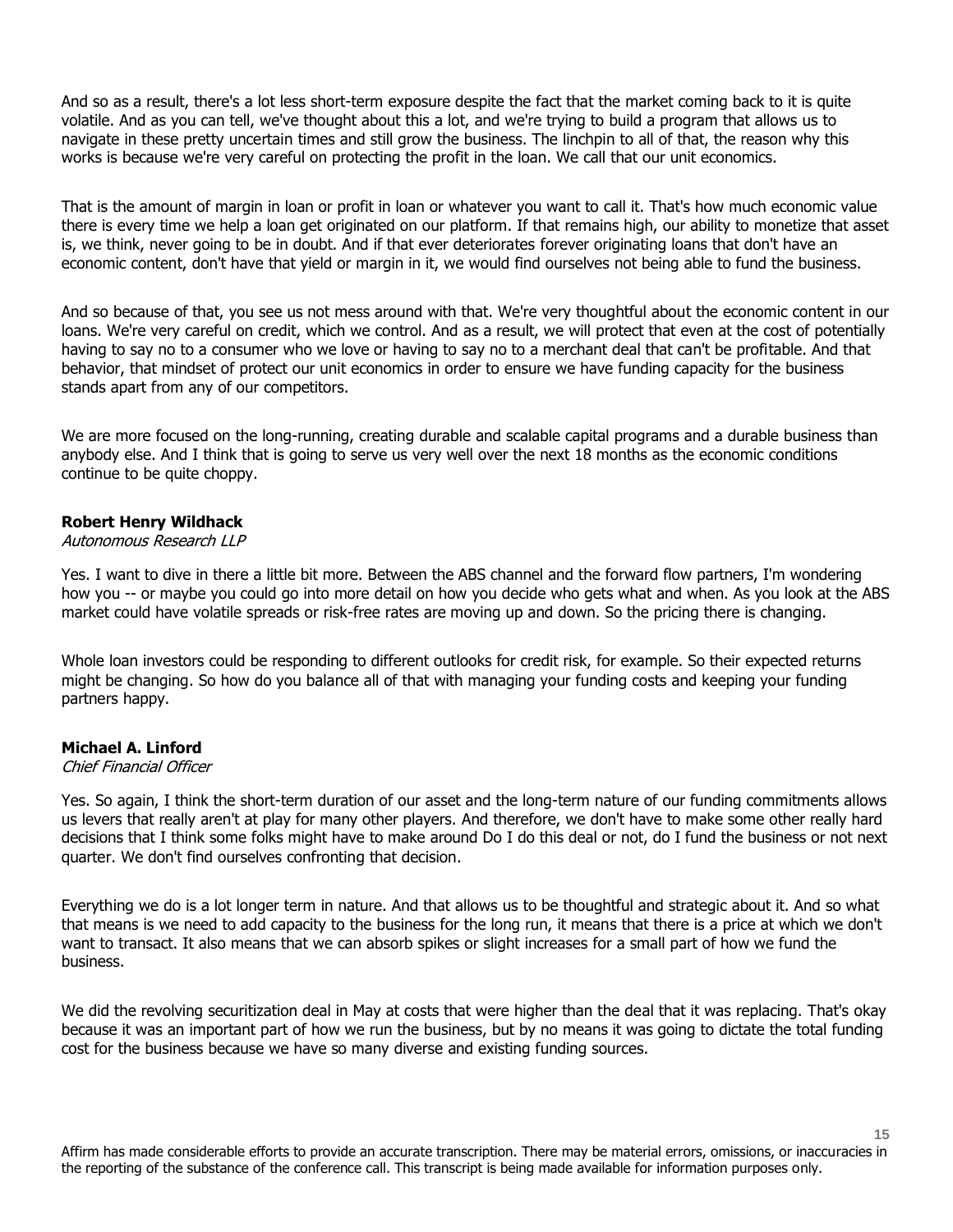It just mixes into the total portfolio of funding that we have in a way that creates a slight tick up or a slight tick down in our business. We don't really like to think about the funding model as being specific to the kinds of origination decisions that we're making.

And that has a lot to do with the kind of underwriting that we ask folks to do. I really think our capital partners spend as much time thinking about Affirm as they do about a specific asset. So they see millions of transactions. They can't be thinking about trying to cherry pick 1 particular asset, most of our investors want full exposure to the entire portfolio that we're creating because that's the risk decision they've taken to really back us and want the full exposure.

There's a couple of exceptions to that tends to be in long or short durations. Our super long duration assets need a specific home because it's a very different capital allocation, the decision that an investor might need to make. And our super short duration assets don't find themselves being sold as much. They tend to be more just held all the way through maturity on our balance sheet. So with those 2 exceptions, notwithstanding, most of our allocation decisions are seeking to get something that is approximate to kind of a full explosion to most of our counterparties meaning that they want the full Affirm exposure.

There's caveats I need to put out there. We have certain concentration limits that we manage around and we're careful around certain on the margin concerns from investors or asked from investors to predict their capital profile. But those are really on the margin. The thrust of it is if you're a forward-flow buyer or you're buying our securitization, you're really looking at getting a very similar mix of credit performance with those pieces that I discussed being taken out first.

And as a result, we find ourselves again talking a lot about the quality of the asset we generate generating a good asset, there's going to be a good funding partner, and we don't let ourselves be reliant on 1 partner for the good assets and 1 partner for the bad assets. We think that's really not a strategy that serves you well. If your goal is to create a very scalable and durable capital program because then you create pockets of risk that we don't really like to take on.

I think there's not really any insight you can get into how we think about the allocation decision. Much more important is the diversity of the partners and bringing on board enough capital and scale.

# **Robert Henry Wildhack**

#### Autonomous Research LLP

Okay. Got it. About a little less than 10 minutes left now. Let's make sure to touch on credit, and there's a lot of focus on how Affirm might perform in a credit downturn or a deteriorating credit environment. And I'm sure that a lot of people here are familiar with credit cards or other payment products, how they perform. For some reasons, that's a reasonable context in which to put Affirm. For a lot of other reasons, though, you're very different from credit cards and other payment products.

So talk about those differences and what that means for losses at Affirm in the context of an adverse credit cycle.

# **Michael A. Linford**

#### Chief Financial Officer

Yes. I think the comparison -- I understand why investors want to look at the comparison to credit cards because it is unsecured consumer credit. But I think the similarities stop there. And I think folks are going to see how this plays out through the cycle.

If I could leave you with just like 1 really specific reason why they're different is an open line of credit to a consumer versus a transaction level approval are just very different. And the weighted average life of a credit card balance is on the order of years, the weighted average life of an Affirm asset, it's 5 months today. And when you have that super

Affirm has made considerable efforts to provide an accurate transcription. There may be material errors, omissions, or inaccuracies in the reporting of the substance of the conference call. This transcript is being made available for information purposes only.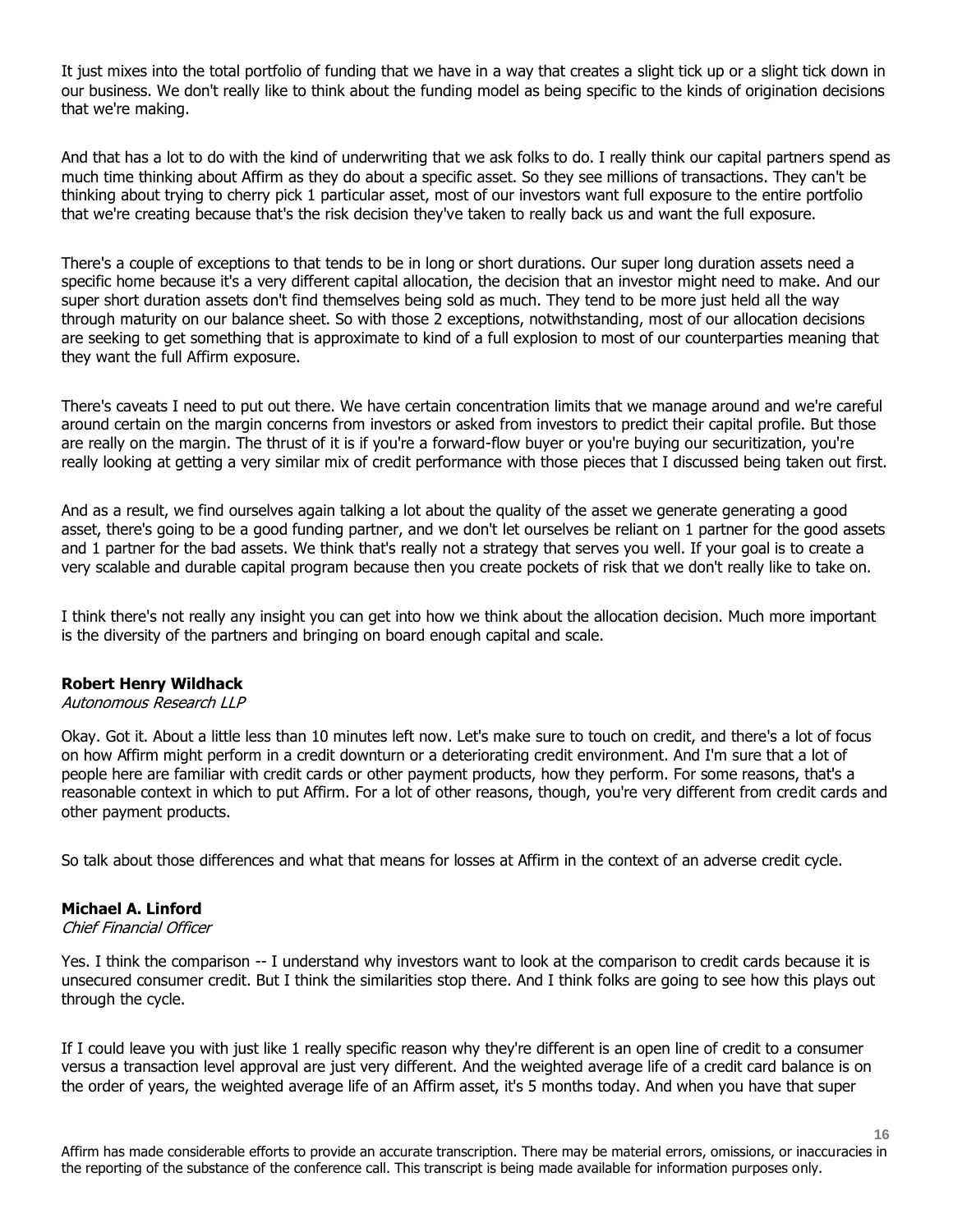short duration, you don't confront a back book problem.

And so in the lending world, you talk about a back book and front book. And so you're going into a cycle with a certain amount of originations already having happened and you have a back book, and you have to manage that back book. So your credit decisions you took 2 years ago are affecting your credit outcomes in a meaningful way.

At Affirm, the credit decisions we take today are what matters. We see the rising uncertainty. We see the tilting towards what the market estimates will be a recession that may result in higher unemployment. And as those things start to play out, the decisions that matter aren't the decisions that we took last year, the decisions that will matter are the decisions that we take now and over the next 6 months.

And our credit modeling is really good. And so we're able to sort risk, and we believe we'll be able to do that in any macro environment. So as we sort our risk, we can continue to be thoughtful around what happens to the lowest credit quality consumer through a cycle and be mindful about risk as we extend them.

But because we were only really out 5 months on a weighted average life basis, we don't have to pull the brakes as quickly. And we know the DQ measures are all just not quite as comparable as you see in our business. You'll hear this answer a lot. I really think one of the best ways to view our credit outcomes is to look at our margins.

And it's counterintuitive. But at the end of the day, we can make money with a wide range of different credit outcomes. We've talked about this a lot on every earnings call, I think since we've gone public, for the first 5 of them, I said we've been intentionally looser on credit, we had been.

And as you saw that delinquencies were rising. I think that we deserve a little bit of credit for having been very clear on this since day 1. And you've seen them begin to plateau because we do think that the credit outcomes you're seeing today are the credit outcomes that we probably feel good about right now. If we felt like the macro environment was beginning to deteriorate for the measures that matter on our repayment like unemployment, you'd see us take a different credit posture.

But for where we sit today, we're seeing credit outcomes that are in line with where we want them to be. And the best read-through isn't looking at a DQ chart, although we give you those disclosures. It's not trying to do I think some really dangerously inaccurate math on charge-offs because the nature of our asset is so short, you miss a little bit of the actual credit cost in the business when you do that.

I think the best way to look at it is, can we produce really good unit economics. And the reason why that works is because we treat our allowance -- our provision for credit losses really seriously. And so we maintain a really strong allowance and as credit deteriorates, you'll see that allowance go up on a percentage basis. And if credit doesn't deteriorate, that number gets to be pretty flat.

And if we can still generate enough revenue and margin despite that high level of allowance, then we're doing what we should be doing, and we're "robust" through the cycle. I really think that's the best way to look at it. I know I'm alone in that. I don't think everybody believes me yet. I think when we get through the cycle, folks will look back and have a better understanding there.

The credit cards can't do something similar because they have future expected losses that don't -- that cannot be reflected in current balances given the fact that people have open lines that they can go tap. And that's just a thing that we stand apart on.

Affirm has made considerable efforts to provide an accurate transcription. There may be material errors, omissions, or inaccuracies in the reporting of the substance of the conference call. This transcript is being made available for information purposes only.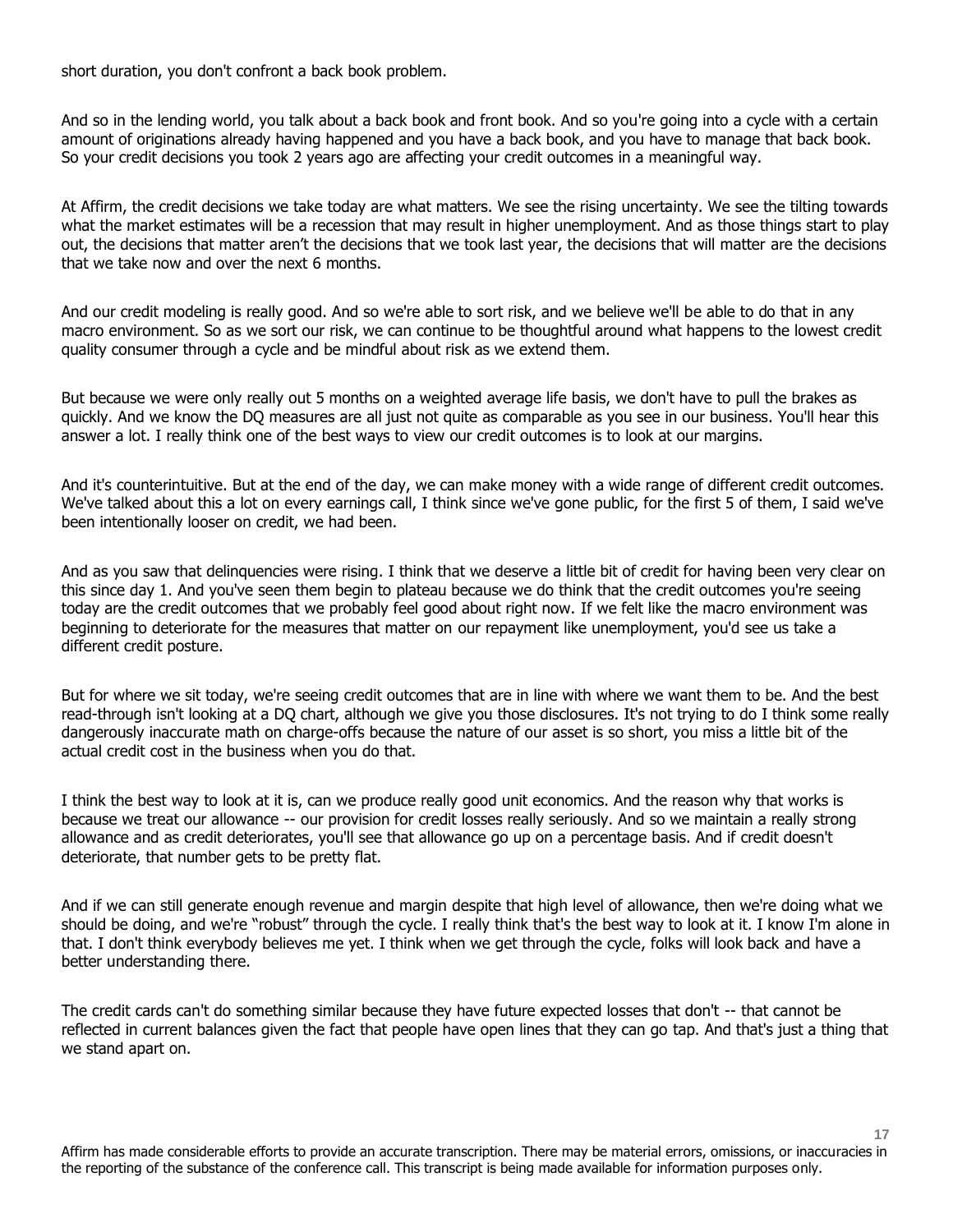# **Robert Henry Wildhack**

Autonomous Research LLP

Got it. All right. Last two more questions to fire through. You finished the March quarter with almost \$3 billion in unrestricted cash and securities. What's the plan for all of that? And I can tie that to a retail question, Philip R. asks, as it appears the company is undervalued by the market, would you initiate a stock buyback if those conditions persist?

# **Michael A. Linford**

#### Chief Financial Officer

At some point, we might. Right now, we think a better use of our capital is growing our business. I said before in another context, and I'll say here now, we think we're really well capitalized.

And you asked the cash flow question, I gave you kind of a dodge of an answer. The point is we don't need our \$3 billion of dry powder to get to profitability and cash flow, which means we can do something with that. One option is we could do share buybacks. I think even with our depressed valuation, which none of us are happy about, we think that's less viable than using that capital to grow the business where we think there will continue to be really exciting M&A opportunities.

I would say that a boilerplate statement that we actually treat very seriously is that we will always do the right thing for the shareholder. And so if you see us do a share buyback, it's because we think that's the best thing for the shareholder. If you see us go do M&A, that's because we have conviction that it can add more value and build a more valuable business than any share buyback.

And I think that's how you should read our actions as we're thinking about how we create long-term shareholder value. And the whole management team, me and Max and all of our executives are very aligned on creating long-term shareholder value. I think that puts something like a stock buyback at something that is not the top of our list to do in the near term.

But I think we've learned anything in the past year, it's that things change really quickly. And so it's a question -- it's a really fair question. But today, as we sit here, we feel better about deploying capital against scaling our network because the real value of our business is not where it currently trades today, which we all don't like, it's where we're going to be in 5 years. I spent a lot of time talking to my team about this. We look back and study prior major economic dislocations like 2008 and 2001 and the various resets and valuations that have happened. They take years to get right.

But when they do, the businesses that invested in building delightful consumer and merchant experiences, the businesses that protect their unit economics and have robust funding positions like we do are the name brands that you all know today and you can create really long-lived companies, and we're excited to go do that in the next 5 years.

# **Robert Henry Wildhack**

# Autonomous Research LLP

All right. The last question for me, and I can also tie this one to a comment or a question from the audience here. But you alluded to it, to say a perfect segue way. What does Affirm look like in 5 years? And what are the guideposts along the way that we should be tracking on your progress to the vision.

I'll add Michelle C's question, which is what are the future goals and plans of this company. I want to buy more stock, however, my confidence in the longevity of the company, it's kind of cut off here. But yes, I think you understand the gist there.

Affirm has made considerable efforts to provide an accurate transcription. There may be material errors, omissions, or inaccuracies in the reporting of the substance of the conference call. This transcript is being made available for information purposes only.